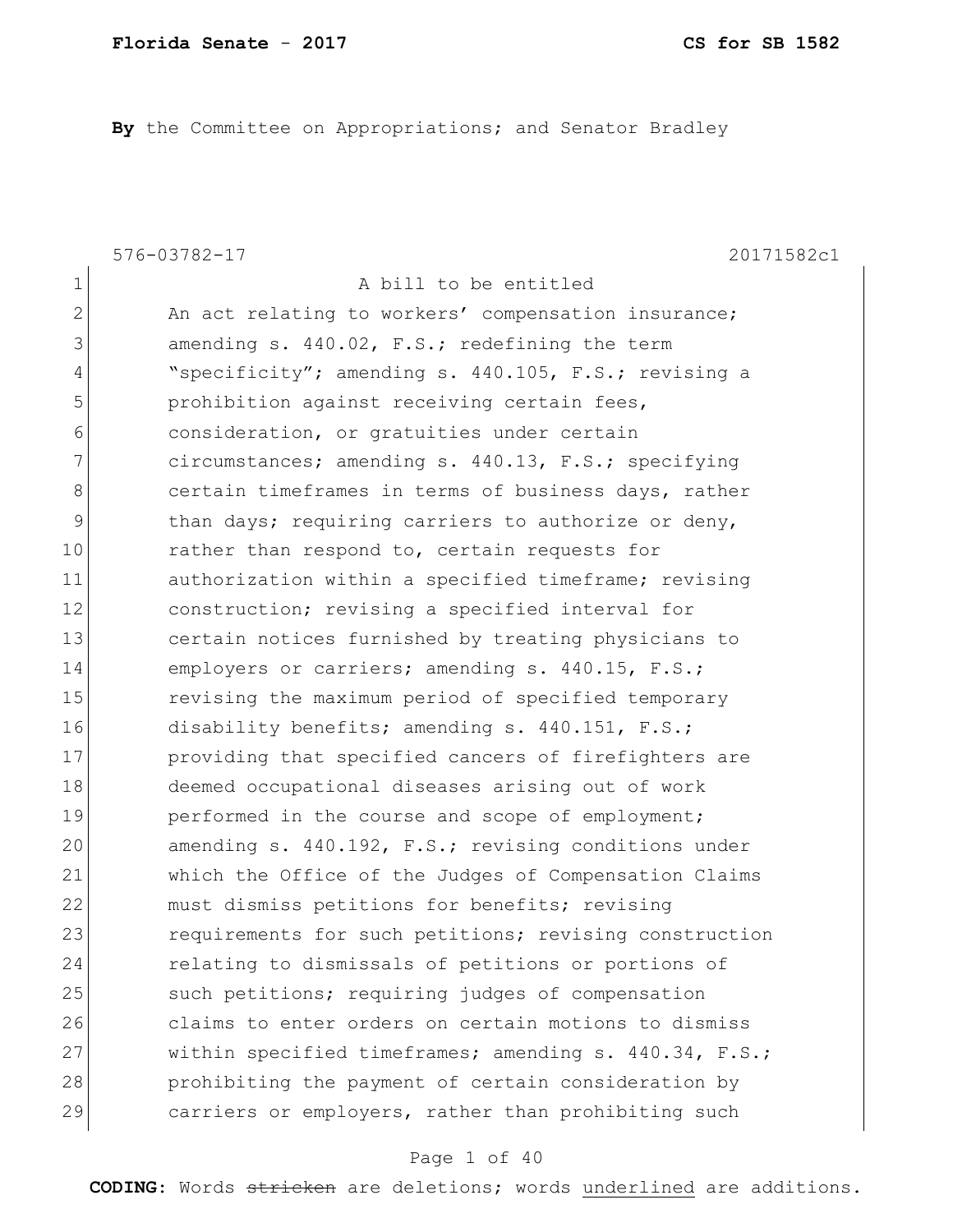|    | 576-03782-17<br>20171582c1                             |
|----|--------------------------------------------------------|
| 30 | payment for claimants, in connection with certain      |
| 31 | proceedings under certain circumstances; requiring     |
| 32 | judges of compensation claims to consider specified    |
| 33 | factors in increasing or decreasing attorney fees;     |
| 34 | specifying a maximum hourly rate for attorney fees;    |
| 35 | revising provisions that prohibit such judges from     |
| 36 | approving certain agreements and that limit attorney   |
| 37 | fees in retainer agreements; providing construction;   |
| 38 | deleting a provision authorizing such judges to        |
| 39 | approve alternative attorney fees under certain        |
| 40 | circumstances; conforming a cross-reference; amending  |
| 41 | s. 624.482, F.S.; conforming a provision to changes    |
| 42 | made by the act; amending s. 627.041, F.S.; redefining |
| 43 | terms; amending s. 627.0612, F.S.; adding prospective  |
| 44 | loss costs to a list of reviewable matters in certain  |
| 45 | proceedings by appellate courts; amending s. 627.062,  |
| 46 | F.S.; prohibiting loss costs for specified classes of  |
| 47 | insurance from being excessive, inadequate, or         |
| 48 | unfairly discriminatory; amending s. 627.0645, F.S.;   |
| 49 | deleting an annual base rate filing requirement        |
| 50 | exception relating to workers' compensation and        |
| 51 | employer's liability insurance for certain rating      |
| 52 | organizations; amending s. 627.072, F.S.; requiring    |
| 53 | certain factors to be used in determining and fixing   |
| 54 | loss costs; deleting a specified methodology that may  |
| 55 | be used by the Office of Insurance Regulation in rate  |
| 56 | determinations; amending s. 627.091, F.S.; defining    |
| 57 | terms; requiring insurers or insurer groups writing    |
| 58 | workers' compensation and employer's liability         |
|    |                                                        |

# Page 2 of 40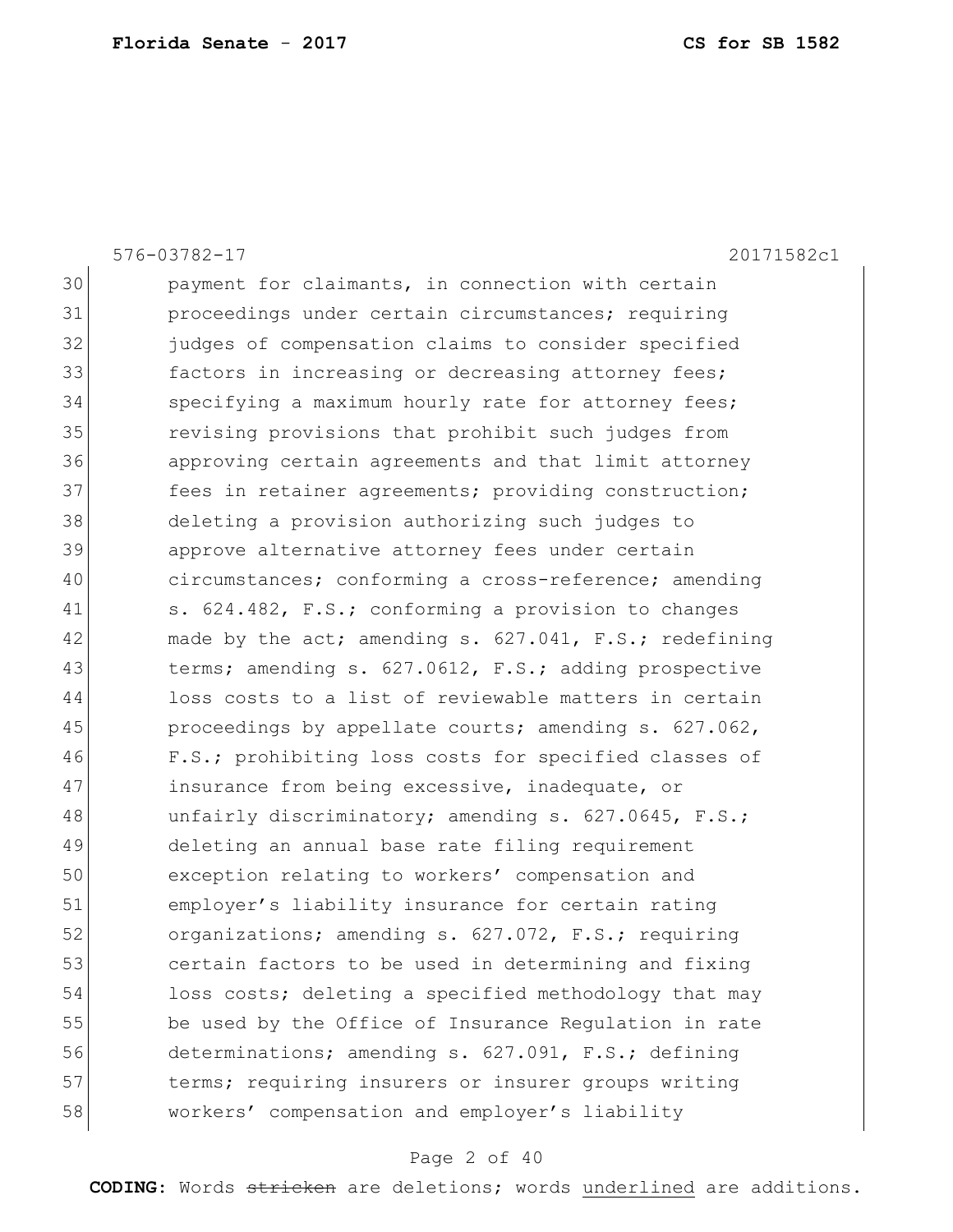|    | $576 - 03782 - 17$<br>20171582c1                       |
|----|--------------------------------------------------------|
| 59 | insurances to independently and individually file      |
| 60 | their proposed final rates; specifying requirements    |
| 61 | for such filings; deleting a requirement that such     |
| 62 | filings contain certain information; revising          |
| 63 | requirements for supporting information required to be |
| 64 | furnished to the office under certain circumstances;   |
| 65 | deleting a specified method for insurers to satisfy    |
| 66 | filing obligations; specifying requirements for a      |
| 67 | licensed rating organization that elects to develop    |
| 68 | and file certain reference filings and certain other   |
| 69 | information; authorizing insurers to use supplementary |
| 70 | rating information approved by the office; revising    |
| 71 | applicability of public meetings and records           |
| 72 | requirements to certain meetings of recognized rating  |
| 73 | organization committees; requiring certain insurer     |
| 74 | groups to file underwriting rules not contained in     |
| 75 | rating manuals; amending s. 627.093, F.S.; revising    |
| 76 | applicability of public meetings and records           |
| 77 | requirements to prospective loss cost filings or       |
| 78 | appeals; amending s. 627.101, F.S.; conforming a       |
| 79 | provision to changes made by the act; amending s.      |
| 80 | 627.211, F.S.; deleting provisions relating to         |
| 81 | deviations; requiring that the office's annual report  |
| 82 | to the Legislature relating to the workers'            |
| 83 | compensation insurance market evaluate insurance       |
| 84 | company solvency; creating s. 627.2151, F.S.; defining |
| 85 | the term "defense and cost containment expenses" or    |
| 86 | "DCCE"; requiring insurer groups or insurers writing   |
| 87 | workers' compensation insurance to file specified      |
|    |                                                        |

# Page 3 of 40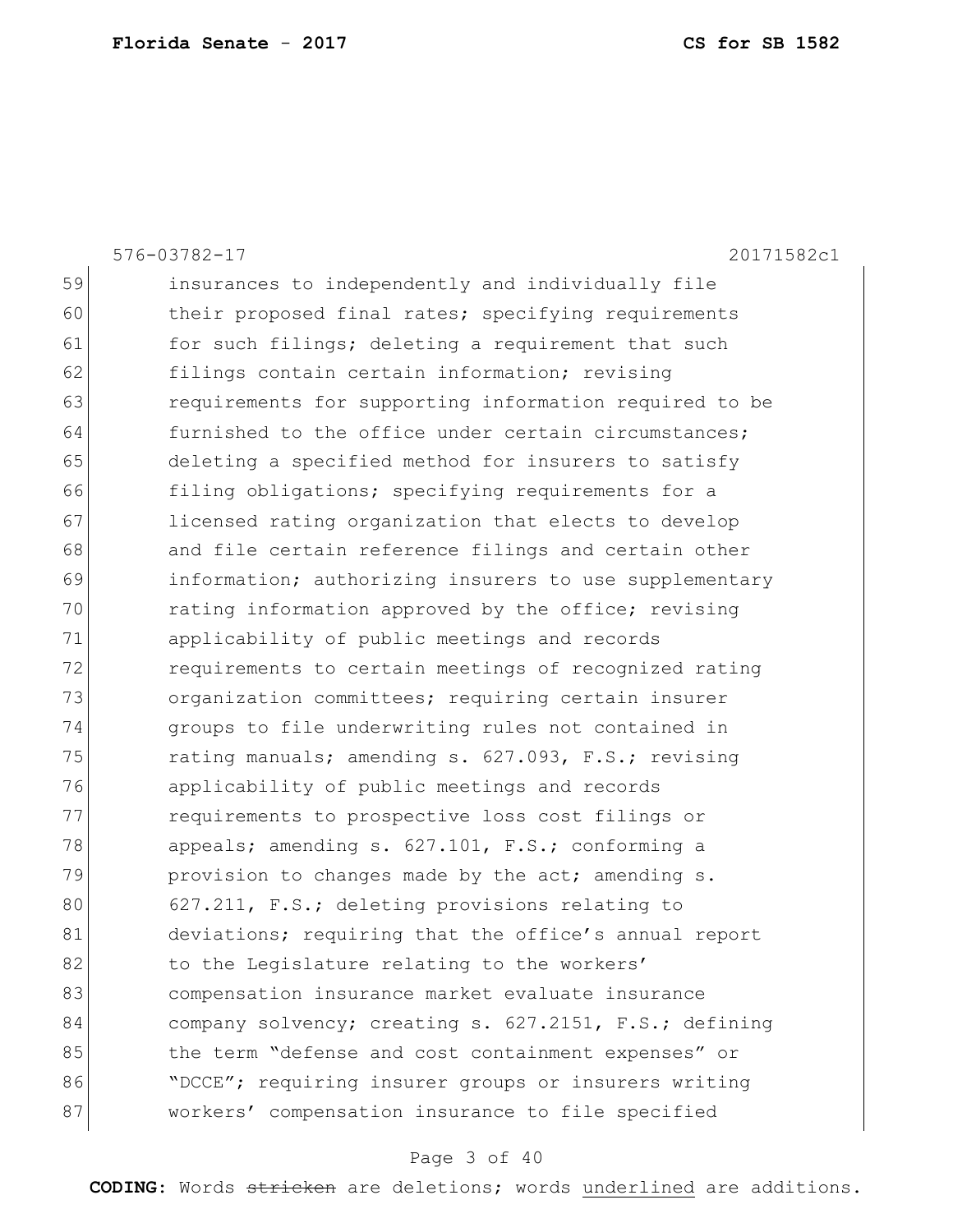|     | 576-03782-17<br>20171582c1                                    |
|-----|---------------------------------------------------------------|
| 88  | schedules with the office at specified intervals;             |
| 89  | providing construction relating to excessive DCCE;            |
| 90  | requiring the office to order returns of excess               |
| 91  | amounts of DCCE, subject to certain hearing                   |
| 92  | requirements; providing requirements for, and an              |
| 93  | exception from, the return of excessive DCCE amounts;         |
| 94  | providing construction; amending s. 627.291, F.S.;            |
| 95  | providing applicability of certain disclosure and             |
| 96  | hearing requirements for rating organizations filing          |
| 97  | prospective loss costs; amending s. 627.318, F.S.;            |
| 98  | providing applicability of certain recordkeeping              |
| 99  | requirements for rating organizations or insurers             |
| 100 | filing or using prospective loss costs, respectively;         |
| 101 | amending s. 627.361, F.S.; providing applicability of         |
| 102 | a prohibition against false or misleading information         |
| 103 | relating to prospective loss costs; amending s.               |
| 104 | 627.371, F.S.; providing applicability of certain             |
| 105 | hearing procedures and requirements relating to the           |
| 106 | application, making, or use of prospective loss costs;        |
| 107 | providing appropriations; providing effective dates.          |
| 108 |                                                               |
| 109 | Be It Enacted by the Legislature of the State of Florida:     |
| 110 |                                                               |
| 111 | Section 1. Subsection (40) of section 440.02, Florida         |
| 112 | Statutes, is amended to read:                                 |
| 113 | 440.02 Definitions. When used in this chapter, unless the     |
| 114 | context clearly requires otherwise, the following terms shall |
| 115 | have the following meanings:                                  |
| 116 | (40) "Specificity" means information on the petition for      |
|     |                                                               |

# Page 4 of 40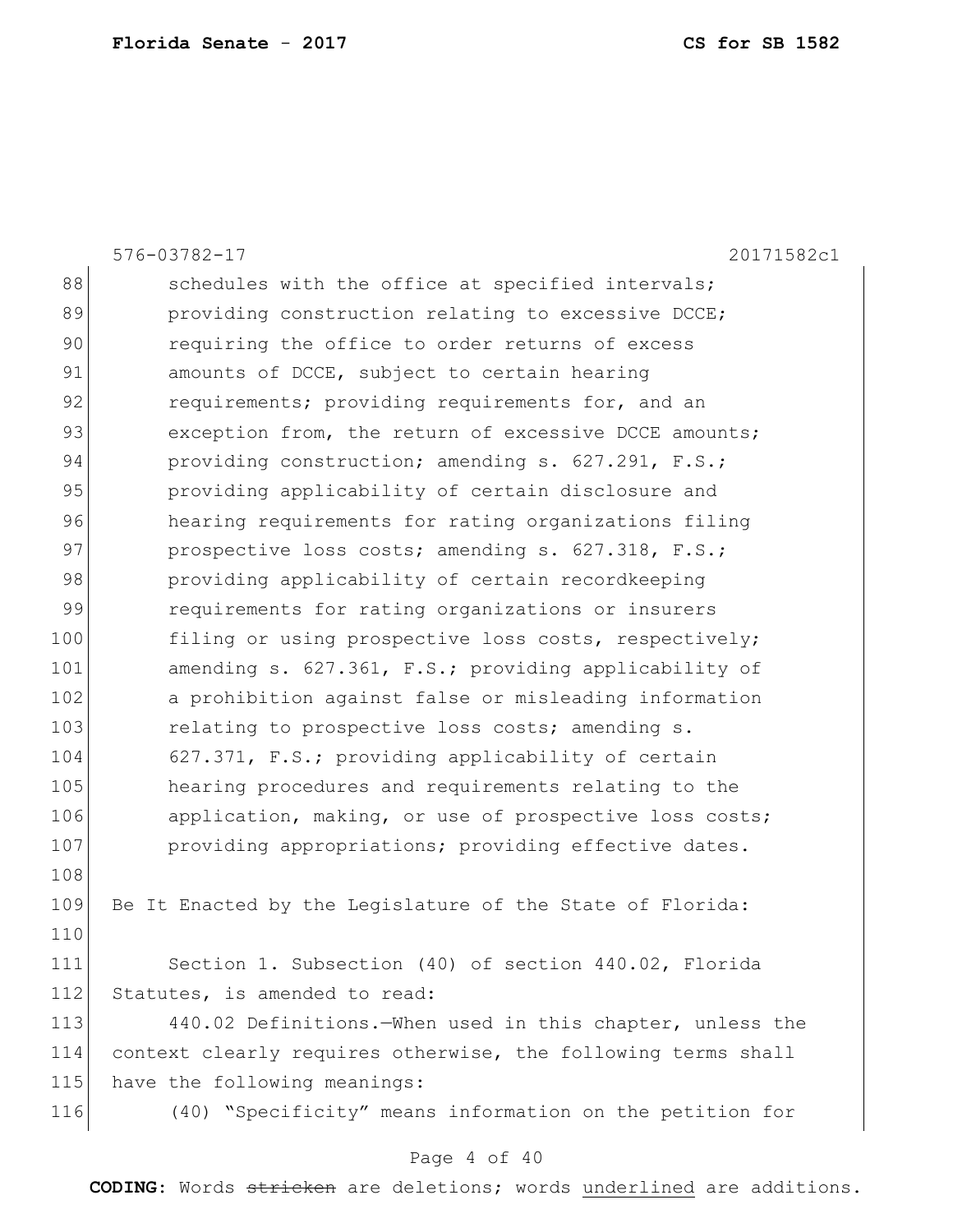|     | 576-03782-17<br>20171582c1                                       |
|-----|------------------------------------------------------------------|
| 117 | benefits sufficient to put the employer or carrier on notice of  |
| 118 | the exact statutory classification and outstanding time period   |
| 119 | for each requested benefit, the specific amount of each          |
| 120 | requested benefit, the calculation used for computing the        |
| 121 | requested benefit, of benefits being requested and includes a    |
| 122 | detailed explanation of any benefits received that should be     |
| 123 | increased, decreased, changed, or otherwise modified. If the     |
| 124 | petition is for medical benefits, the information must shall     |
| 125 | include specific details as to why such benefits are being       |
| 126 | requested, why such benefits are medically necessary, and why    |
| 127 | current treatment, if any, is not sufficient. Any petition       |
| 128 | requesting alternate or other medical care, including, but not   |
| 129 | limited to, petitions requesting psychiatric or psychological    |
| 130 | treatment, must specifically identify the physician, as defined  |
| 131 | in s. 440.13(1), who is recommending such treatment. A copy of a |
| 132 | report from such physician making the recommendation for         |
| 133 | alternate or other medical care must shall also be attached to   |
| 134 | the petition. A judge of compensation claims may shall not order |
| 135 | such treatment if a physician is not recommending such           |
| 136 | treatment.                                                       |
| 137 | Section 2. Paragraph (c) of subsection (3) of section            |
| 138 | 440.105, Florida Statutes, is amended to read:                   |
| 139 | 440.105 Prohibited activities; reports; penalties;               |
| 140 | limitations.-                                                    |
| 141 | (3) Whoever violates any provision of this subsection            |
| 142 | commits a misdemeanor of the first degree, punishable as         |
| 143 | provided in s. 775.082 or s. 775.083.                            |
| 144 | (c) Except for an attorney who is retained by or for an          |
| 145 | injured worker and who receives a fee or other consideration     |
|     | Page 5 of 40                                                     |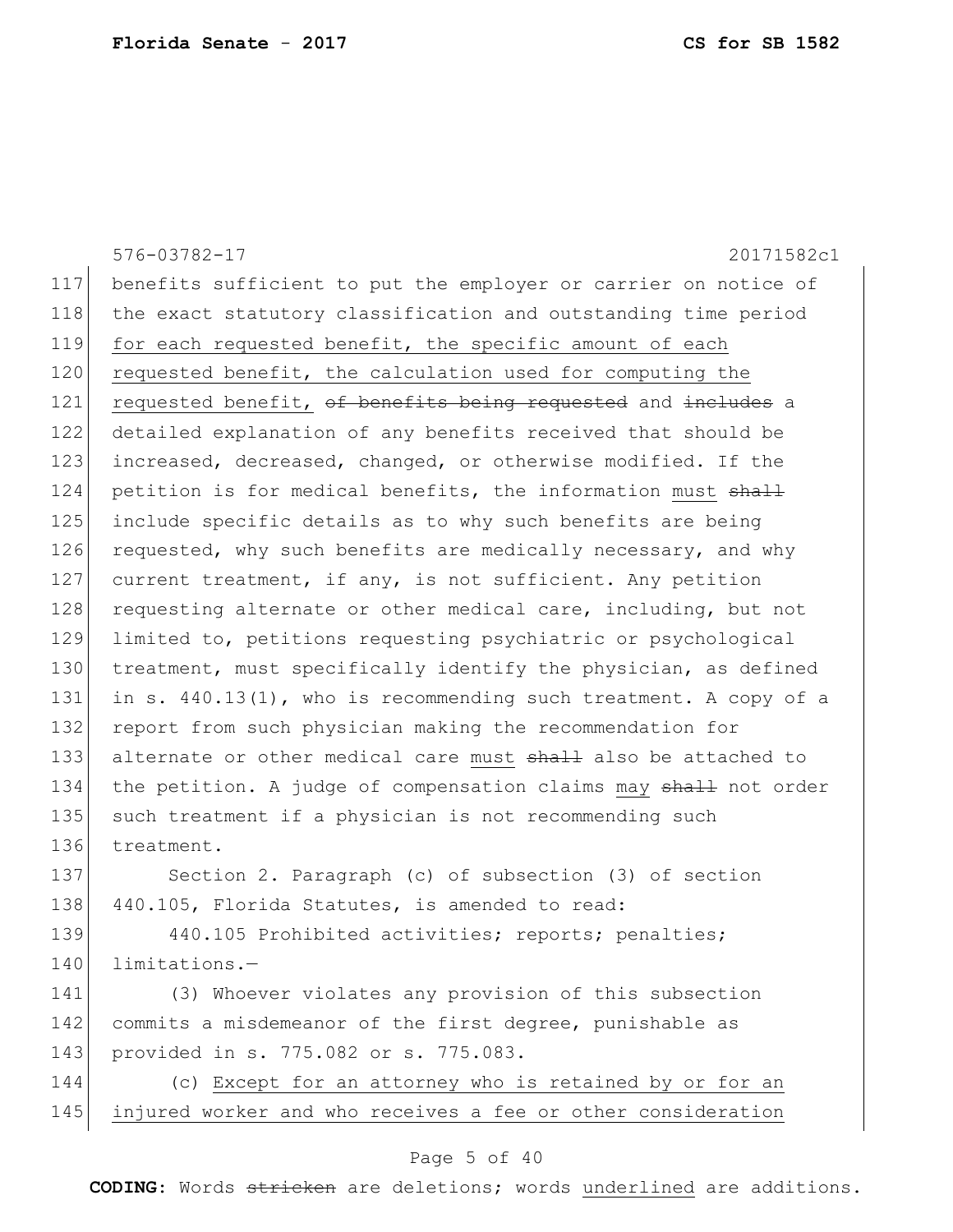|     | 20171582c1<br>576-03782-17                                          |
|-----|---------------------------------------------------------------------|
| 146 | from or on behalf of such worker, it is unlawful for any            |
| 147 | attorney or other person, in his or her individual capacity or      |
| 148 | in his or her capacity as a public or private employee, or for      |
| 149 | any firm, corporation, partnership, or association to receive       |
| 150 | any fee or other consideration or any gratuity from a person on     |
| 151 | account of services rendered for a person in connection with any    |
| 152 | proceedings arising under this chapter, unless such fee,            |
| 153 | consideration, or gratuity is approved by a judge of                |
| 154 | compensation claims or by the Deputy Chief Judge of Compensation    |
| 155 | Claims.                                                             |
| 156 | Section 3. Paragraph (f) of subsection (2), paragraphs (d)          |
| 157 | and (i) of subsection $(3)$ , paragraph $(a)$ of subsection $(4)$ , |
| 158 | paragraphs (a) and (c) of subsection (5), and paragraphs (c) and    |
| 159 | (d) of subsection (9) of section 440.13, Florida Statutes, are      |
| 160 | amended, to read:                                                   |
| 161 | 440.13 Medical services and supplies; penalty for                   |
| 162 | violations; limitations.-                                           |
| 163 | (2) MEDICAL TREATMENT; DUTY OF EMPLOYER TO FURNISH. -               |
| 164 | (f) Upon the written request of the employee, the carrier           |
| 165 | shall give the employee the opportunity for one change of           |
| 166 | physician during the course of treatment for any one accident.      |
| 167 | Upon the granting of a change of physician, the originally          |
| 168 | authorized physician in the same specialty as the changed           |
| 169 | physician shall become deauthorized upon written notification by    |
| 170 | the employer or carrier. The carrier shall authorize an             |
| 171 | alternative physician who shall not be professionally affiliated    |
| 172 | with the previous physician within 5 business days after receipt    |
| 173 | of the request. If the carrier fails to provide a change of         |
| 174 | physician as requested by the employee, the employee may select     |

# Page 6 of 40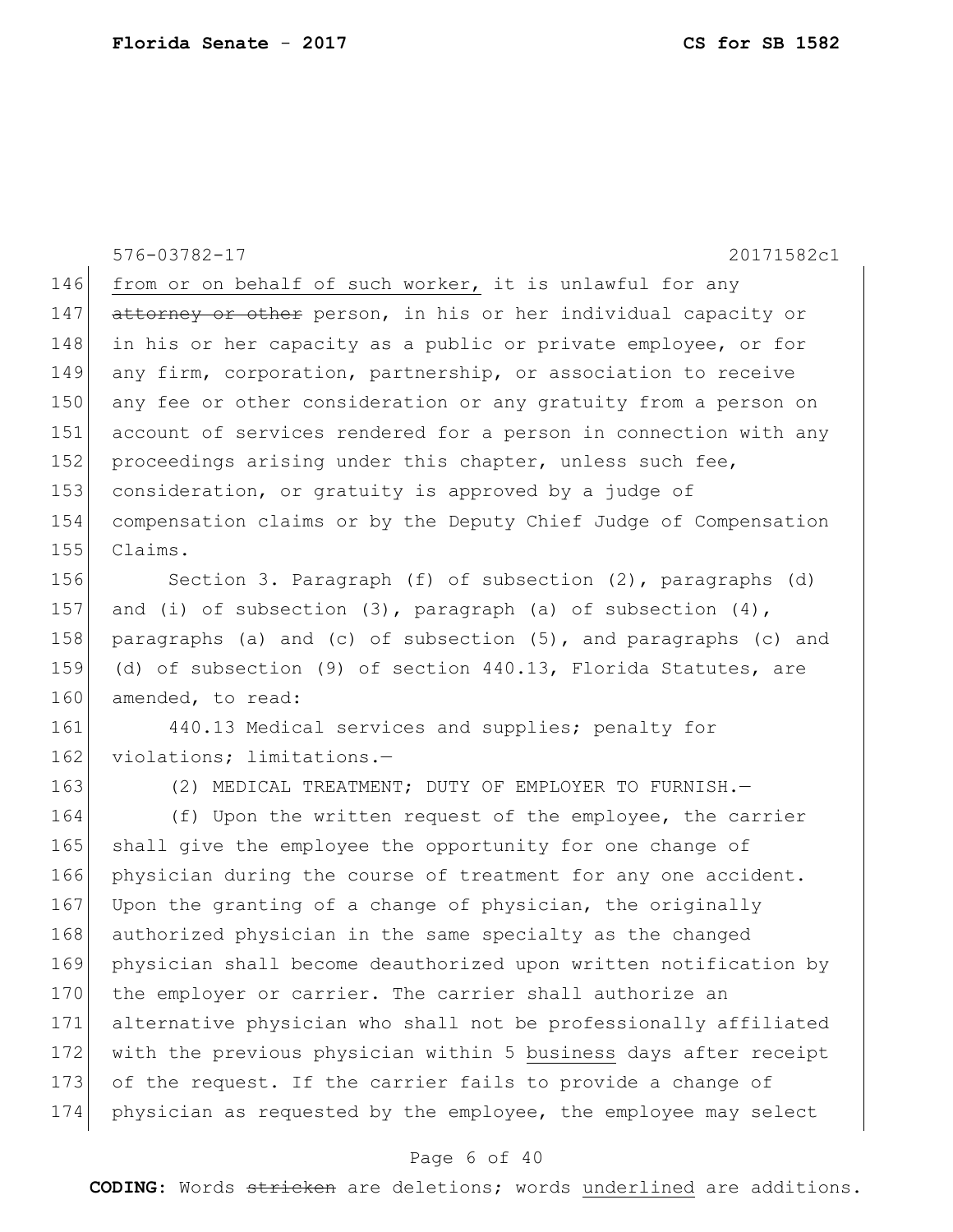576-03782-17 20171582c1 175 | the physician and such physician shall be considered authorized 176 if the treatment being provided is compensable and medically 177 necessary. 178 179 Failure of the carrier to timely comply with this subsection 180 shall be a violation of this chapter and the carrier shall be 181 subject to penalties as provided for in s. 440.525. 182 (3) PROVIDER ELIGIBILITY; AUTHORIZATION.

183 (d) A carrier must respond, by telephone or in writing, 184 must authorize or deny  $\leftrightarrow$  a request for authorization from an 185 authorized health care provider by the close of the third 186 business day after receipt of the request. A carrier authorizes 187 | the request if it who fails to respond to a written request for 188 authorization for referral for medical treatment by the close of 189 the third business day after receipt of the request consents to 190 the medical necessity for such treatment. All such requests must 191 be made to the carrier. Notice to the carrier does not include 192 notice to the employer.

193 (i) Notwithstanding paragraph (d), a claim for specialist 194 consultations, surgical operations, physiotherapeutic or 195 occupational therapy procedures, X-ray examinations, or special 196 diagnostic laboratory tests that cost more than \$1,000 and other 197 specialty services that the department identifies by rule is not 198 valid and reimbursable unless the services have been expressly 199 authorized by the carrier, unless the carrier has failed to 200 respond within 10 business days to a written request for 201 authorization, or unless emergency care is required. The insurer 202 shall authorize such consultation or procedure unless the health 203 care provider or facility is not authorized, unless such

#### Page 7 of 40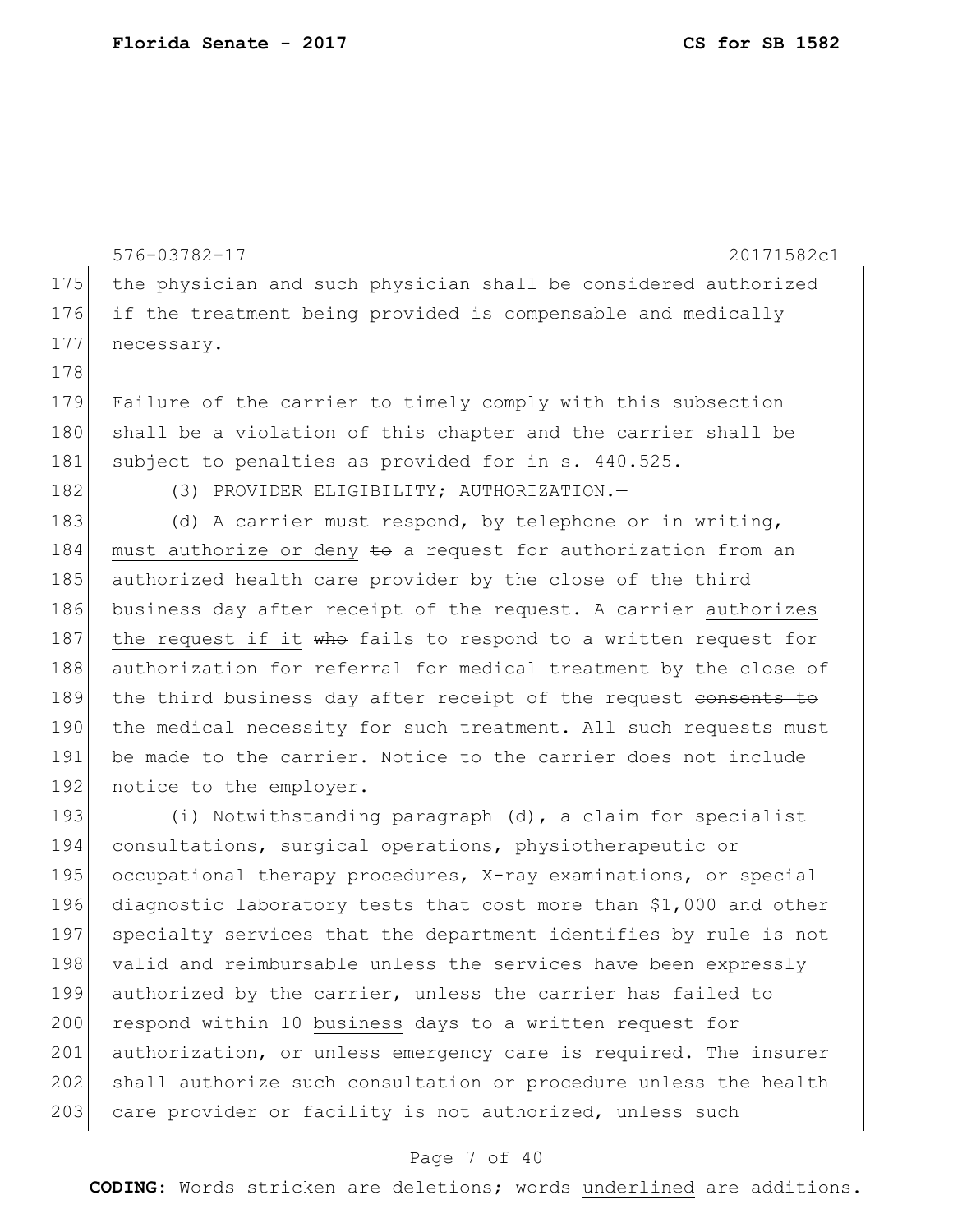```
576-03782-17 20171582c1
204 treatment is not in accordance with practice parameters and 
205 protocols of treatment established in this chapter, or unless a
206 judge of compensation claims has determined that the 
207 consultation or procedure is not medically necessary, not in
208 accordance with the practice parameters and protocols of
209 treatment established in this chapter, or otherwise not 
210 compensable under this chapter. Authorization of a treatment 
211 plan does not constitute express authorization for purposes of 
212 this section, except to the extent the carrier provides 
213 otherwise in its authorization procedures. This paragraph does 
214 not limit the carrier's obligation to identify and disallow 
215 overutilization or billing errors.
```
216 (4) NOTICE OF TREATMENT TO CARRIER; FILING WITH 217 DEPARTMENT.

218 (a) Any health care provider providing necessary remedial 219 treatment, care, or attendance to any injured worker shall 220 submit treatment reports to the carrier in a format prescribed 221 by the department. A claim for medical or surgical treatment is 222 not valid or enforceable against such employer or employee, 223 unless, by the close of the third business day following the 224 first treatment, the physician providing the treatment furnishes 225 to the employer or carrier a preliminary notice of the injury 226 and treatment in a format prescribed by the department and, 227 within 15 business days thereafter, furnishes to the employer or 228 carrier a complete report, and subsequent thereto furnishes 229 progress reports, if requested by the employer or insurance 230 carrier, at intervals of not less than 15 business days  $3$  weeks 231 apart or at less frequent intervals if requested in a format 232 prescribed by the department.

#### Page 8 of 40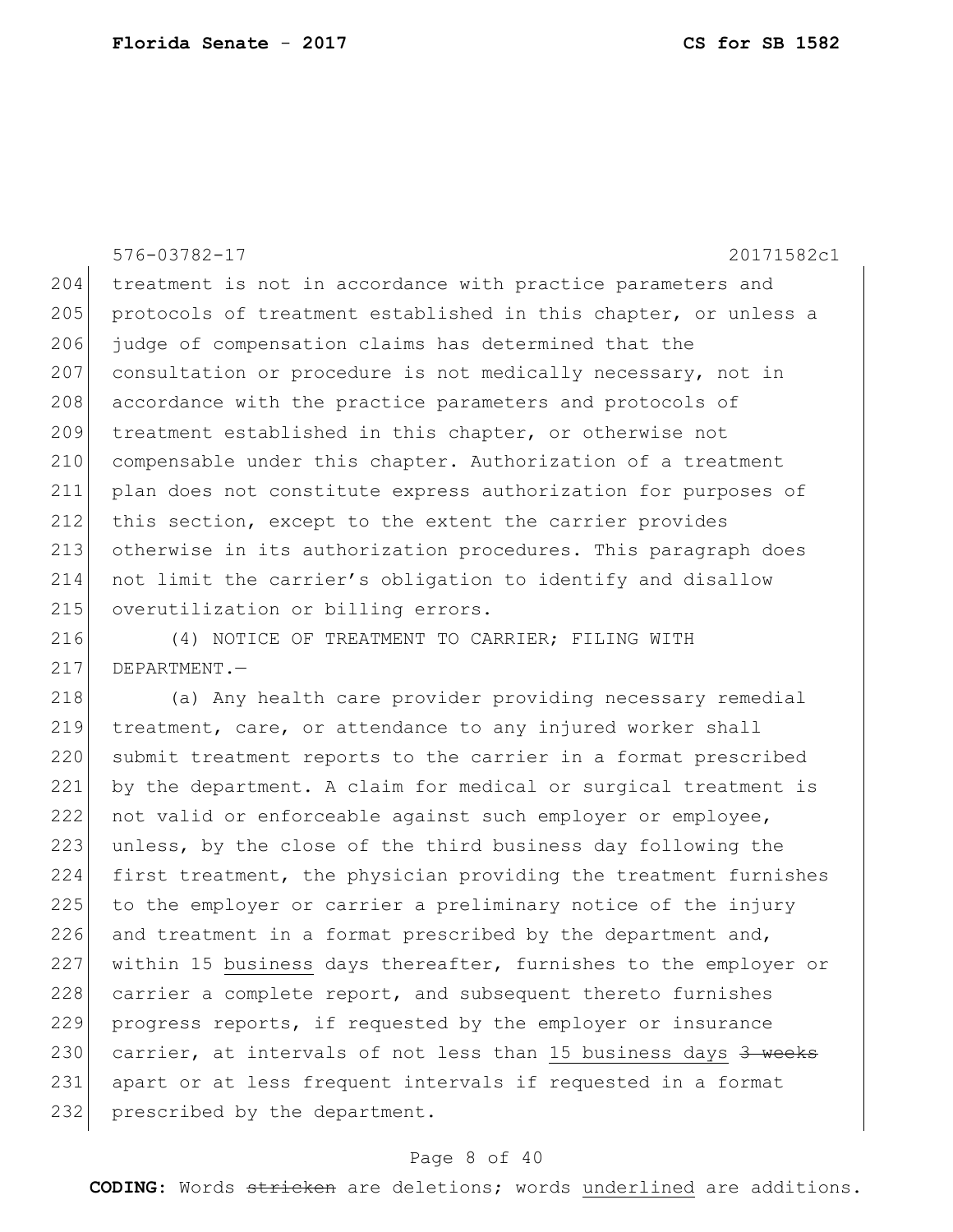```
233 (5) INDEPENDENT MEDICAL EXAMINATIONS.—
234 (a) In any dispute concerning overutilization, medical
235 benefits, compensability, or disability under this chapter, the
236 carrier or the employee may select an independent medical
237 examiner. If the parties agree, the examiner may be a health 
238 care provider treating or providing other care to the employee.
239 An independent medical examiner may not render an opinion 
240 outside his or her area of expertise, as demonstrated by
241 licensure and applicable practice parameters. The employer and 
242 employee shall be entitled to only one independent medical 
243 examination per accident and not one independent medical 
244 examination per medical specialty. The party requesting and 
245 selecting the independent medical examination shall be
246 responsible for all expenses associated with said examination,
247 including, but not limited to, medically necessary diagnostic 
248 testing performed and physician or medical care provider fees
249 for the evaluation. The party selecting the independent medical 
250 examination shall identify the choice of the independent medical
251 examiner to all other parties within 15 business days after the 
252 date the independent medical examination is to take place.
253 Failure to timely provide such notification shall preclude the 
254 requesting party from submitting the findings of such 
255 independent medical examiner in a proceeding before a judge of 
256 compensation claims. The independent medical examiner may not 
257 provide followup care if such recommendation for care is found 
258 to be medically necessary. If the employee prevails in a medical
259 dispute as determined in an order by a judge of compensation 
260 claims or if benefits are paid or treatment provided after the
261 employee has obtained an independent medical examination based
```
576-03782-17 20171582c1

### Page 9 of 40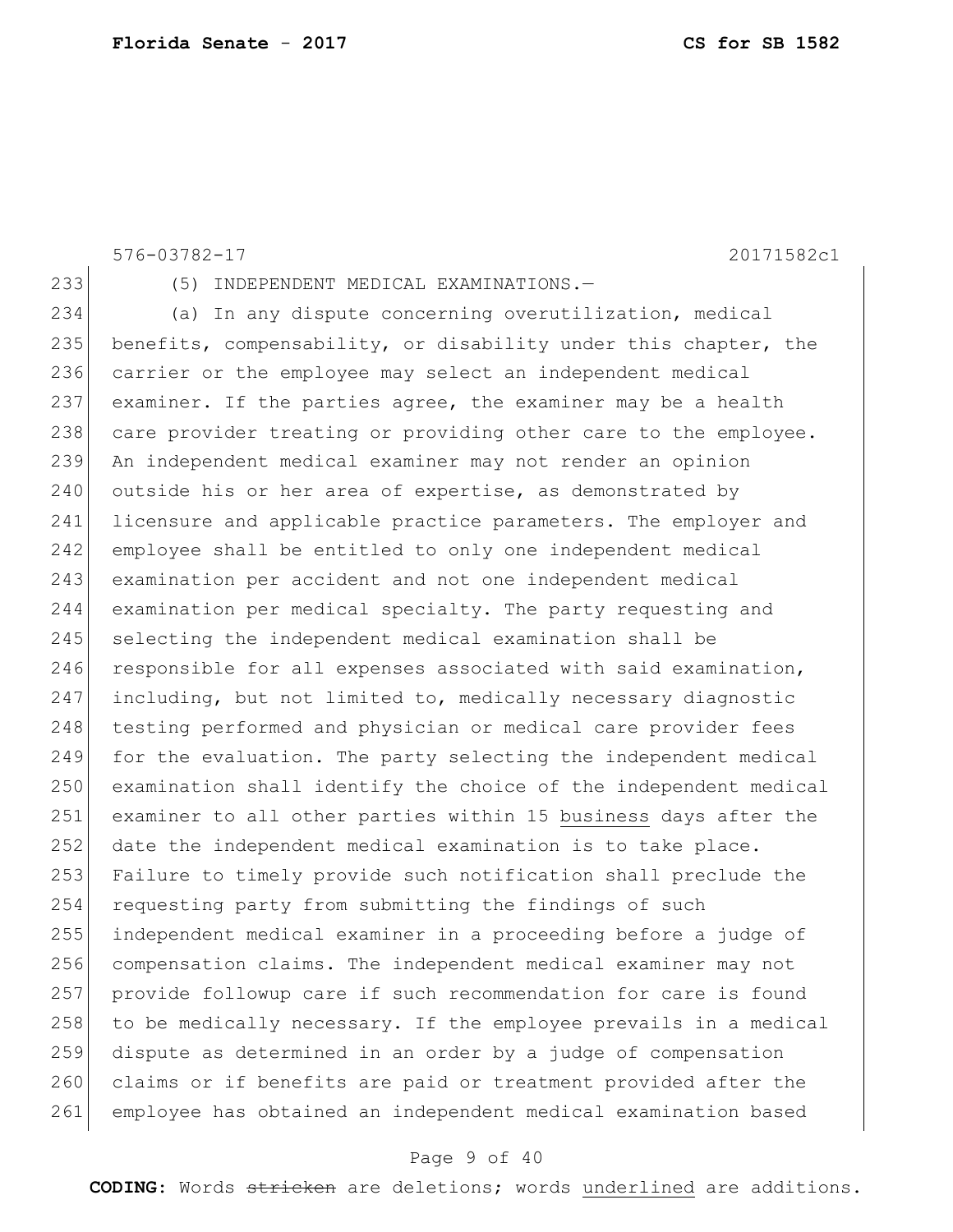576-03782-17 20171582c1 262 upon the examiner's findings, the costs of such examination 263 shall be paid by the employer or carrier.

264 (c) The carrier may, at its election, contact the claimant 265 directly to schedule a reasonable time for an independent 266 medical examination. The carrier must confirm the scheduling 267 agreement in writing with the claimant and the claimant's 268 counsel, if any, at least 7 business days before the date upon 269 which the independent medical examination is scheduled to occur. 270 An attorney representing a claimant is not authorized to 271 schedule the self-insured employer's or carrier's independent 272 medical evaluations under this subsection. Neither the self-273 insured employer nor the carrier shall be responsible for 274 scheduling any independent medical examination other than an 275 employer or carrier independent medical examination.

276 (9) EXPERT MEDICAL ADVISORS.

277 (c) If there is disagreement in the opinions of the health 278 care providers, if two health care providers disagree on medical 279 evidence supporting the employee's complaints or the need for 280 additional medical treatment, or if two health care providers 281 disagree that the employee is able to return to work, the 282 department may, and the judge of compensation claims shall, upon 283 his or her own motion or within 15 business days after receipt 284 of a written request by either the injured employee, the 285 employer, or the carrier, order the injured employee to be 286 evaluated by an expert medical advisor. The injured employee and 287 the employer or carrier may agree on the health care provider to 288 serve as an expert medical advisor. If the parties do not agree, 289 the judge of compensation claims shall select an expert medical 290 advisor from the department's list of certified expert medical

#### Page 10 of 40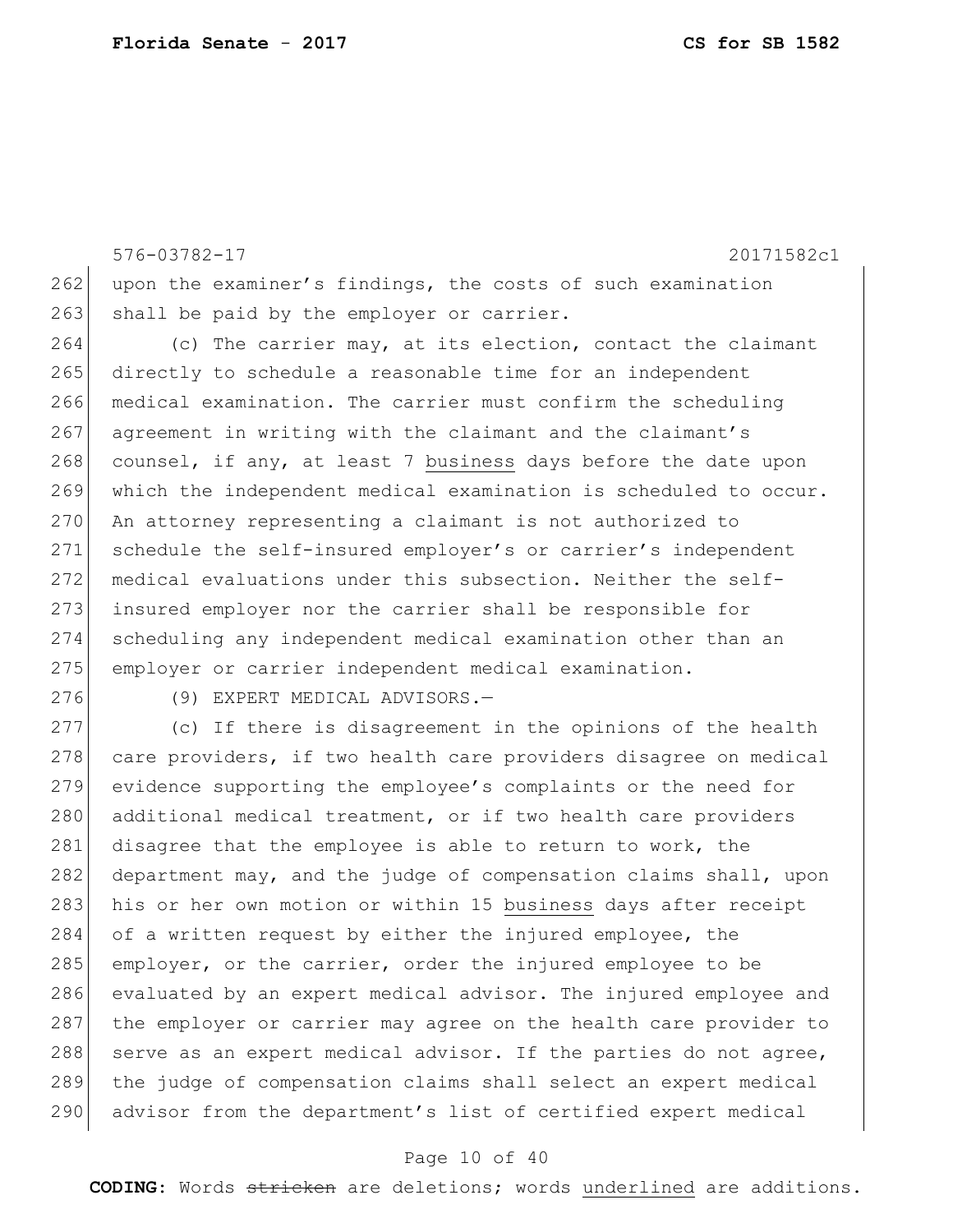576-03782-17 20171582c1 291 advisors. If a certified medical advisor within the relevant 292 medical specialty is unavailable, the judge of compensation 293 claims shall appoint any otherwise qualified health care 294 provider to serve as an expert medical advisor without obtaining 295 the department's certification. The opinion of the expert 296 medical advisor is presumed to be correct unless there is clear 297 and convincing evidence to the contrary as determined by the 298 judge of compensation claims. The expert medical advisor 299 appointed to conduct the evaluation shall have free and complete 300 access to the medical records of the employee. An employee who 301 fails to report to and cooperate with such evaluation forfeits 302 entitlement to compensation during the period of failure to 303 report or cooperate. 304 (d) The expert medical advisor must complete his or her 305 evaluation and issue his or her report to the department or to 306 the judge of compensation claims within 15 business days after 307 receipt of all medical records. The expert medical advisor must 308 furnish a copy of the report to the carrier and to the employee. 309 Section 4. Paragraph (a) of subsection (2) and paragraph

310 (e) of subsection (4) of section 440.15, Florida Statutes, are 311 amended to read:

312 440.15 Compensation for disability.—Compensation for 313 disability shall be paid to the employee, subject to the limits 314 provided in s.  $440.12(2)$ , as follows:

315 (2) TEMPORARY TOTAL DISABILITY.

316 (a) Subject to subsection  $(7)$ , in case of disability total 317 in character but temporary in quality, 66 2/3 or 66.67 percent 318 of the average weekly wages shall be paid to the employee during 319 the continuance thereof, not to exceed 260  $\frac{104}{104}$  weeks except as

#### Page 11 of 40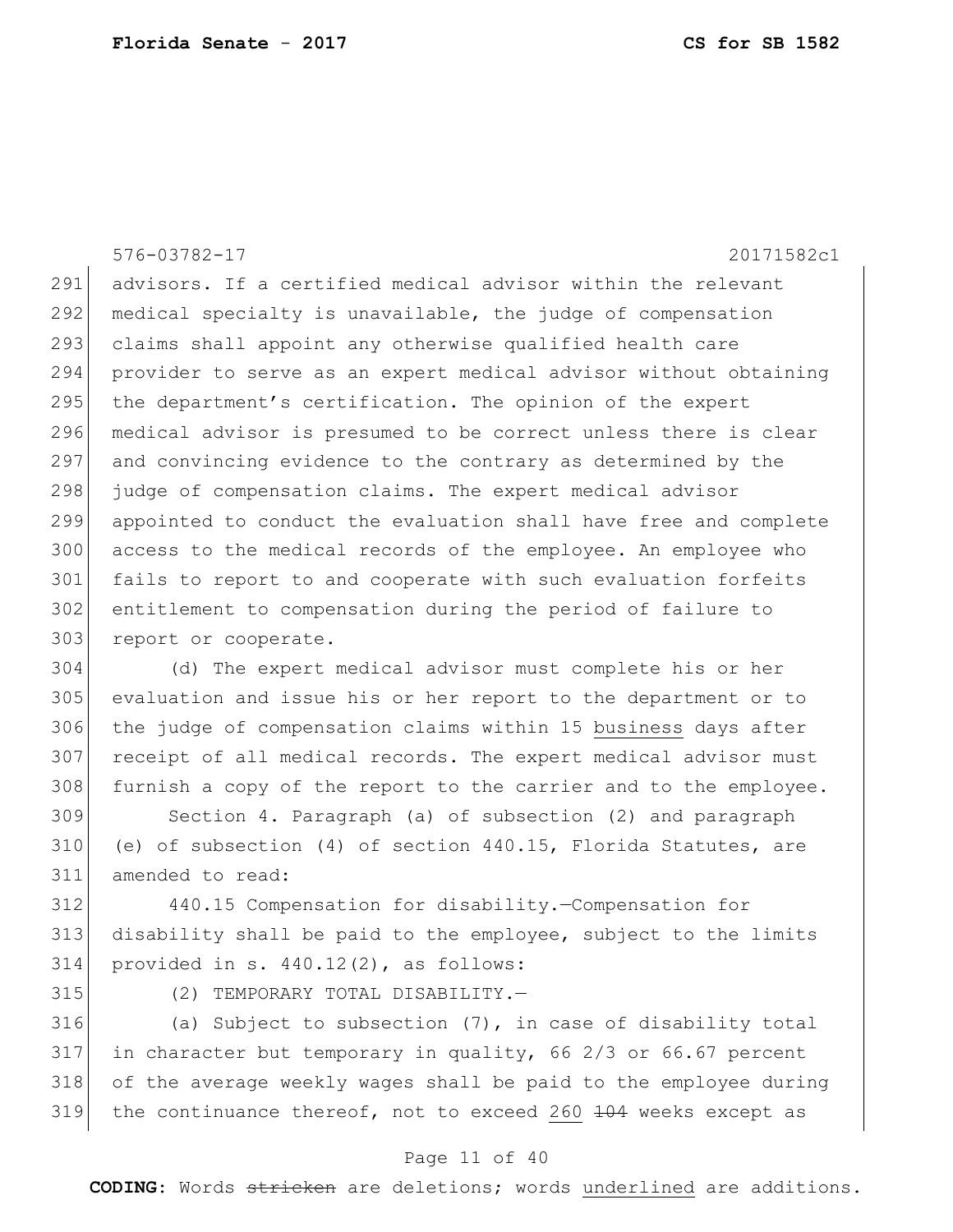```
576-03782-17 20171582c1
320 provided in this subsection, s. 440.12(1), and s. 440.14(3).
321 Once the employee reaches the maximum number of weeks allowed, 
322 or the employee reaches the date of maximum medical improvement, 
323 whichever occurs earlier, temporary disability benefits shall 
324 cease and the injured worker's permanent impairment shall be 
325 determined.
326 (4) TEMPORARY PARTIAL DISABILITY.—
327 (e) Such benefits shall be paid during the continuance of 
328 such disability, not to exceed a period of 260 \frac{104}{104} weeks, as
329 provided by this subsection and subsection (2). Once the injured 
330 employee reaches the maximum number of weeks, temporary
331 disability benefits cease and the injured worker's permanent 
332 impairment must be determined. If the employee is terminated 
333 from postinjury employment based on the employee's misconduct, 
334 temporary partial disability benefits are not payable as 
335 provided for in this section. The department shall by rule 
336 specify forms and procedures governing the method and time for 
337 payment of temporary disability benefits for dates of accidents 
338 before January 1, 1994, and for dates of accidents on or after 
339 January 1, 1994.
340 Section 5. Subsection (2) of section 440.151, Florida 
341 Statutes, is amended to read:
342 440.151 Occupational diseases.—
343 (2) Whenever used in this section the term "occupational
```
 disease" shall be construed to mean only a disease which is due to causes and conditions which are characteristic of and peculiar to a particular trade, occupation, process, or employment, and to exclude all ordinary diseases of life to 348 which the general public is exposed, unless the incidence of the

#### Page 12 of 40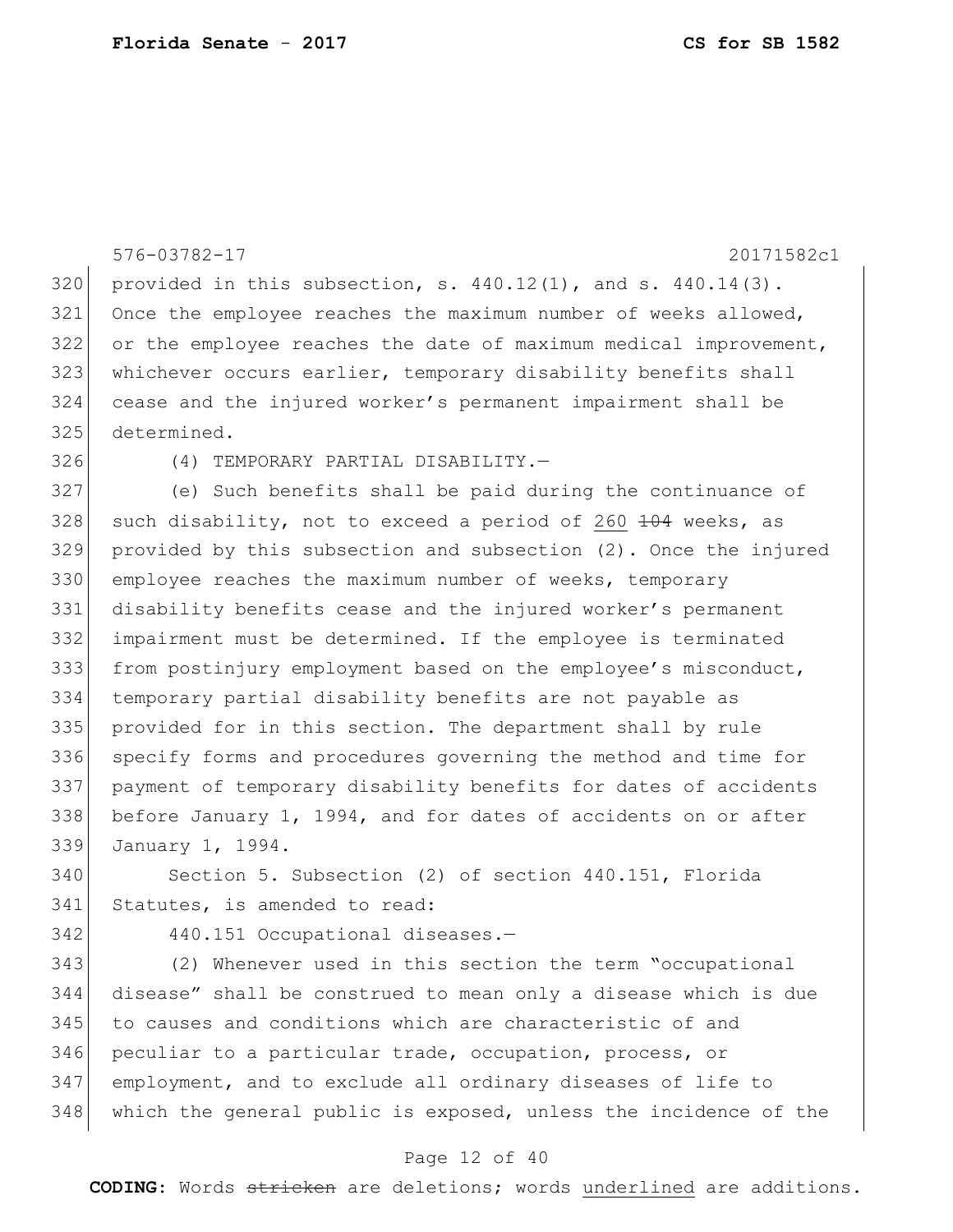|     | 576-03782-17<br>20171582c1                                       |
|-----|------------------------------------------------------------------|
| 349 | disease is substantially higher in the particular trade,         |
| 350 | occupation, process, or employment than for the general public.  |
| 351 | "Occupational disease" means only a disease for which there are  |
| 352 | epidemiological studies showing that exposure to the specific    |
| 353 | substance involved, at the levels to which the employee was      |
| 354 | exposed, may cause the precise disease sustained by the          |
| 355 | employee. Notwithstanding any provision of this chapter, for     |
| 356 | firefighters, as defined in s. 112.81, multiple myeloma and non- |
| 357 | Hodgkin's lymphoma are deemed to be occupational diseases that   |
| 358 | arise out of work performed in the course and scope of           |
| 359 | employment.                                                      |
| 360 | Section 6. Subsections (2) and (5) of section $440.192$ ,        |
| 361 | Florida Statutes, are amended to read:                           |
| 362 | 440.192 Procedure for resolving benefit disputes.-               |
| 363 | (2) Upon receipt, the Office of the Judges of Compensation       |
| 364 | Claims shall review each petition and shall dismiss each         |
| 365 | petition or any portion of such a petition that does not on its  |
| 366 | face meet the requirements of this section and the definition of |
| 367 | specificity under s. 440.02, and specifically identify or        |
| 368 | itemize the following:                                           |
| 369 | (a) The name, address, and telephone number, and social          |
| 370 | security number of the employee.                                 |
| 371 | (b) The name, address, and telephone number of the               |
| 372 | employer.                                                        |
| 373 | (c) A detailed description of the injury and cause of the        |
| 374 | injury, including the Florida county or, if outside of Florida,  |
| 375 | the state hovestion of the occurrence and the date or dates of   |
| 376 | the accident.                                                    |
| 377 | (d) A detailed description of the employee's job, work           |
|     | Page 13 of 40                                                    |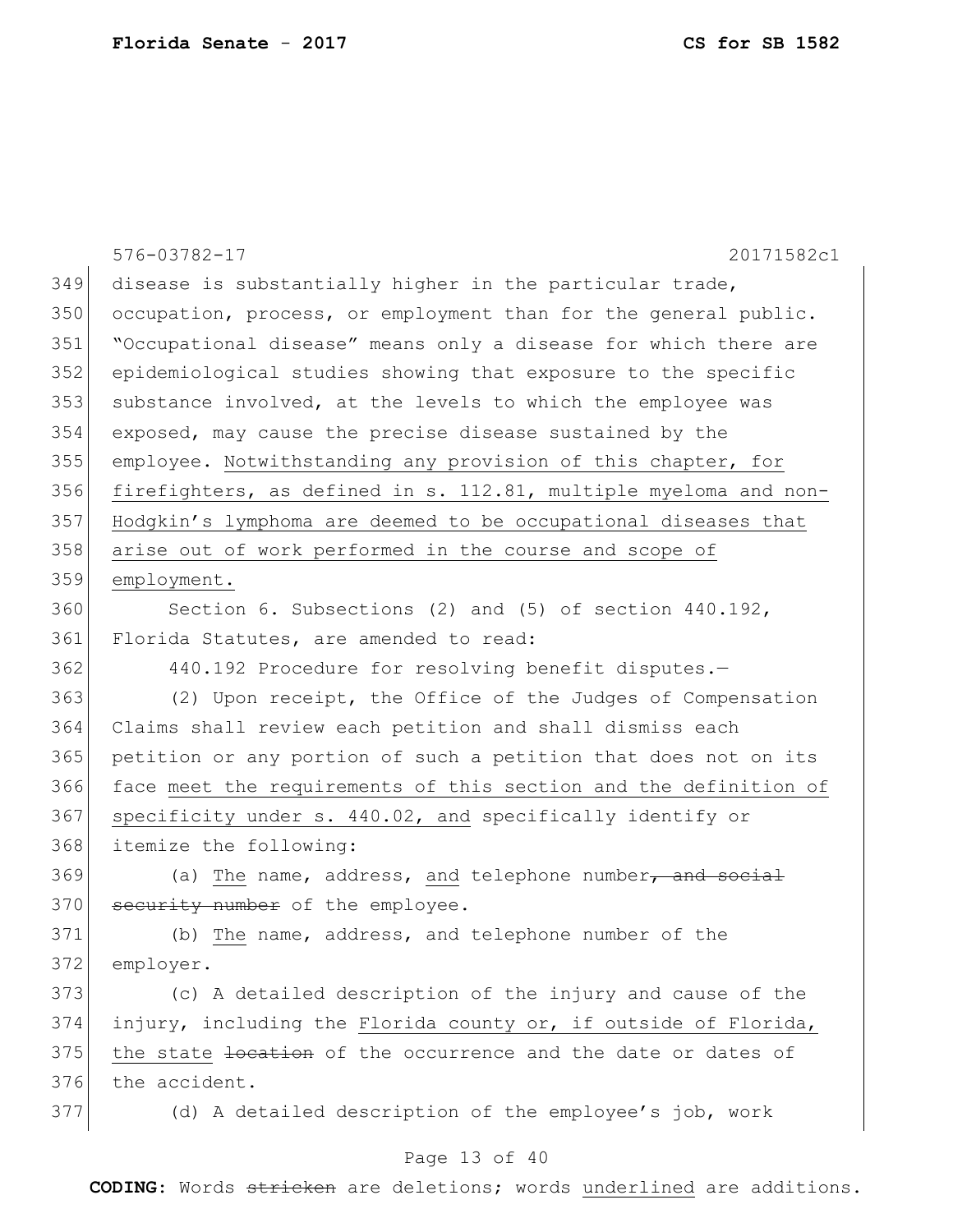576-03782-17 20171582c1 378 responsibilities, and work the employee was performing when the 379 injury occurred. 380 (e) The specific time period for which compensation and the 381 specific classification of compensation were not timely 382 provided. 383 (f) The specific date of maximum medical improvement, 384 character of disability, and specific statement of all benefits 385 or compensation that the employee is seeking. A claim for 386 permanent benefits must include the specific date of maximum 387 medical improvement and the specific date that such permanent 388 benefits are claimed to begin. 389 (g) All specific travel costs to which the employee 390 believes she or he is entitled, including dates of travel and 391 purpose of travel, means of transportation, and mileage and 392 including the date the request for mileage was filed with the 393 carrier and a copy of the request filed with the carrier. 394 (h) A specific listing of all medical charges alleged  $395$  unpaid, including the name and address of the medical provider, 396 the amounts due, and the specific dates of treatment. 397 (i) The type or nature of treatment care or attendance 398 sought and the justification for such treatment. If the employee 399 is under the care of a physician for an injury identified under 400 paragraph (c), a copy of the physician's request, authorization, 401 or recommendation for treatment, care, or attendance must 402 accompany the petition. 403 (j) The specific amount of compensation claimed to be 404 accurate and the methodology claimed to accurately calculate the 405 average weekly wage, if the average weekly wage calculated by 406 the employer or carrier is disputed. If the petition does not

#### Page 14 of 40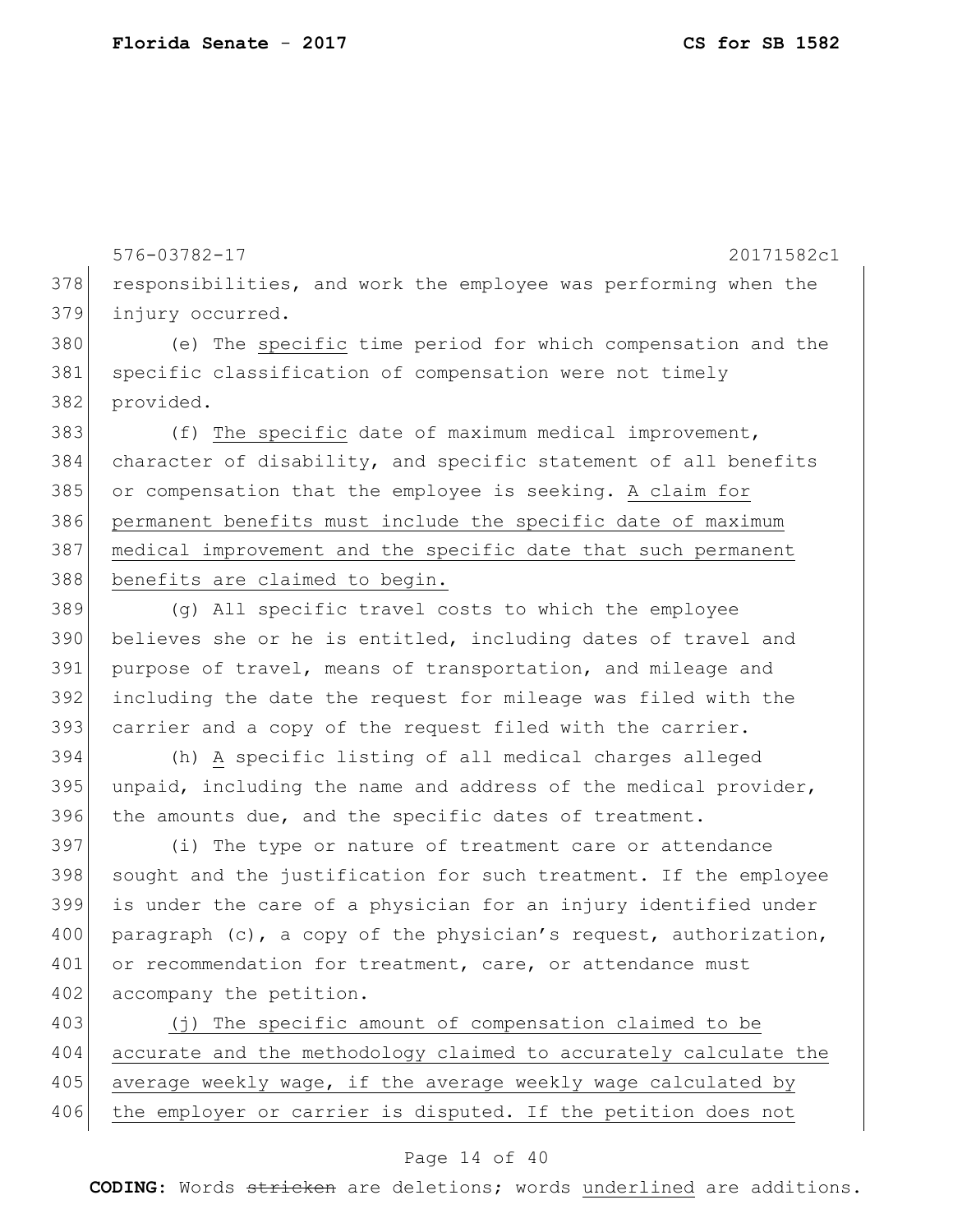|  |  |  | CS for SB 1582 |
|--|--|--|----------------|
|--|--|--|----------------|

|     | 576-03782-17<br>20171582c1                                                        |
|-----|-----------------------------------------------------------------------------------|
| 407 | include a claim under this paragraph, the average weekly wage                     |
| 408 | and corresponding compensation calculated by the employer or                      |
| 409 | carrier are presumed to be accurate.                                              |
| 410 | $(k)$ $\overleftrightarrow{)}$ A specific explanation of any other disputed issue |
| 411 | that a judge of compensation claims will be called to rule upon.                  |
| 412 |                                                                                   |
| 413 | The dismissal of any petition or portion of such a petition                       |
| 414 | under this subsection section is without prejudice and does not                   |
| 415 | require a hearing.                                                                |
| 416 | (5) (a) All motions to dismiss must state with particularity                      |
| 417 | the basis for the motion. The judge of compensation claims shall                  |
| 418 | enter an order upon such motions without hearing, unless good                     |
| 419 | cause for hearing is shown. Dismissal of any petition or portion                  |
| 420 | of a petition under this subsection is without prejudice.                         |
| 421 | (b) Upon motion that a petition or portion of a petition be                       |
| 422 | dismissed for lack of specificity, the judge of compensation                      |
| 423 | claims shall enter an order on the motion, unless stipulated in                   |
| 424 | writing by the parties, within 10 days after the motion is filed                  |
| 425 | or, if good cause for hearing is shown, within 20 days after                      |
| 426 | hearing on the motion. When any petition or portion of a                          |
| 427 | petition is dismissed for lack of specificity under this                          |
| 428 | subsection, the claimant must be allowed 20 days after the date                   |
| 429 | of the order of dismissal in which to file an amended petition.                   |
| 430 | Any grounds for dismissal for lack of specificity under this                      |
| 431 | section which are not asserted within 30 days after receipt of                    |
| 432 | the petition for benefits are thereby waived.                                     |
| 433 | Section 7. Section 440.34, Florida Statutes, is amended to                        |
| 434 | read:                                                                             |
| 435 | 440.34 Attorney Attorney's fees; costs.-                                          |

# Page 15 of 40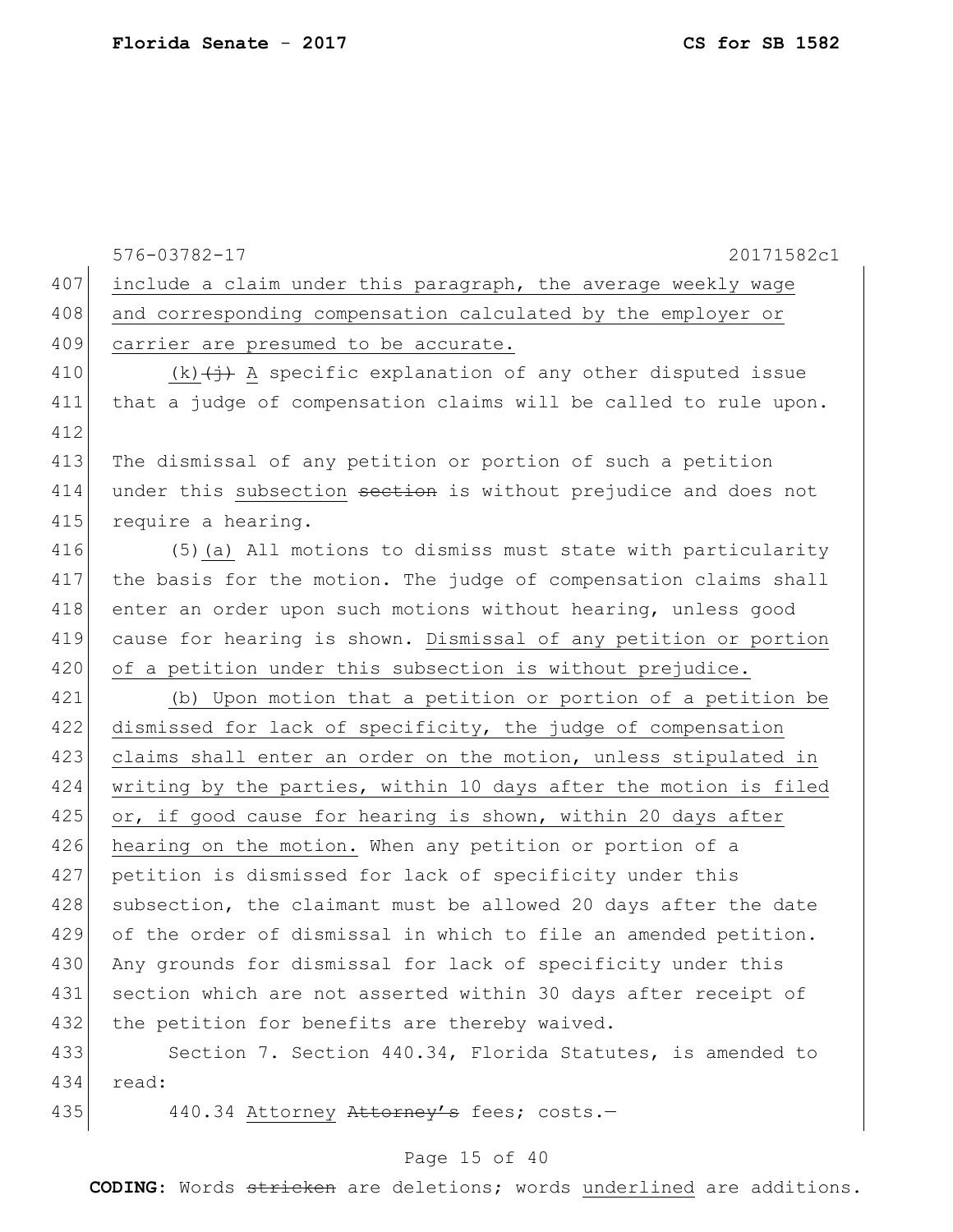|     | 576-03782-17<br>20171582c1                                       |
|-----|------------------------------------------------------------------|
| 436 | $(1)$ (a) A fee, gratuity, or other consideration may not be     |
| 437 | paid by a carrier or employer for a claimant in connection with  |
| 438 | any proceedings arising under this chapter, unless approved by   |
| 439 | the judge of compensation claims or court having jurisdiction    |
| 440 | over such proceedings. Any attorney fees attorney's fee approved |
| 441 | by a judge of compensation claims for benefits secured on behalf |
| 442 | of a claimant must equal to 20 percent of the first \$5,000 of   |
| 443 | the amount of the benefits secured, 15 percent of the next       |
| 444 | \$5,000 of the amount of the benefits secured, 10 percent of the |
| 445 | remaining amount of the benefits secured to be provided during   |
| 446 | the first 10 years after the date the claim is filed, and 5      |
| 447 | percent of the benefits secured after 10 years.                  |
| 448 | (b) However, the judge of compensation claims shall              |
| 449 | consider the following factors in each case and may increase or  |
| 450 | decrease the attorney fees, based on a maximum hourly rate of    |
| 451 | \$250 per hour, if in his or her judgment he or she expressly    |
| 452 | finds that the circumstances of the particular case warrant such |
| 453 | action:                                                          |
| 454 | 1. The time and labor required, the novelty and difficulty       |
| 455 | of the questions involved, and the skill requisite to perform    |
| 456 | the legal service properly.                                      |
| 457 | 2. The fee customarily charged in the locality for similar       |
| 458 | legal services.                                                  |
| 459 | 3. The amount involved in the controversy and the benefits       |
| 460 | resulting to the claimant.                                       |
| 461 | 4. The time limitation imposed by the claimant or the            |
| 462 | circumstances.                                                   |
| 463 | 5. The experience, reputation, and ability of the attorney       |
| 464 | or attorneys performing services.                                |

# Page 16 of 40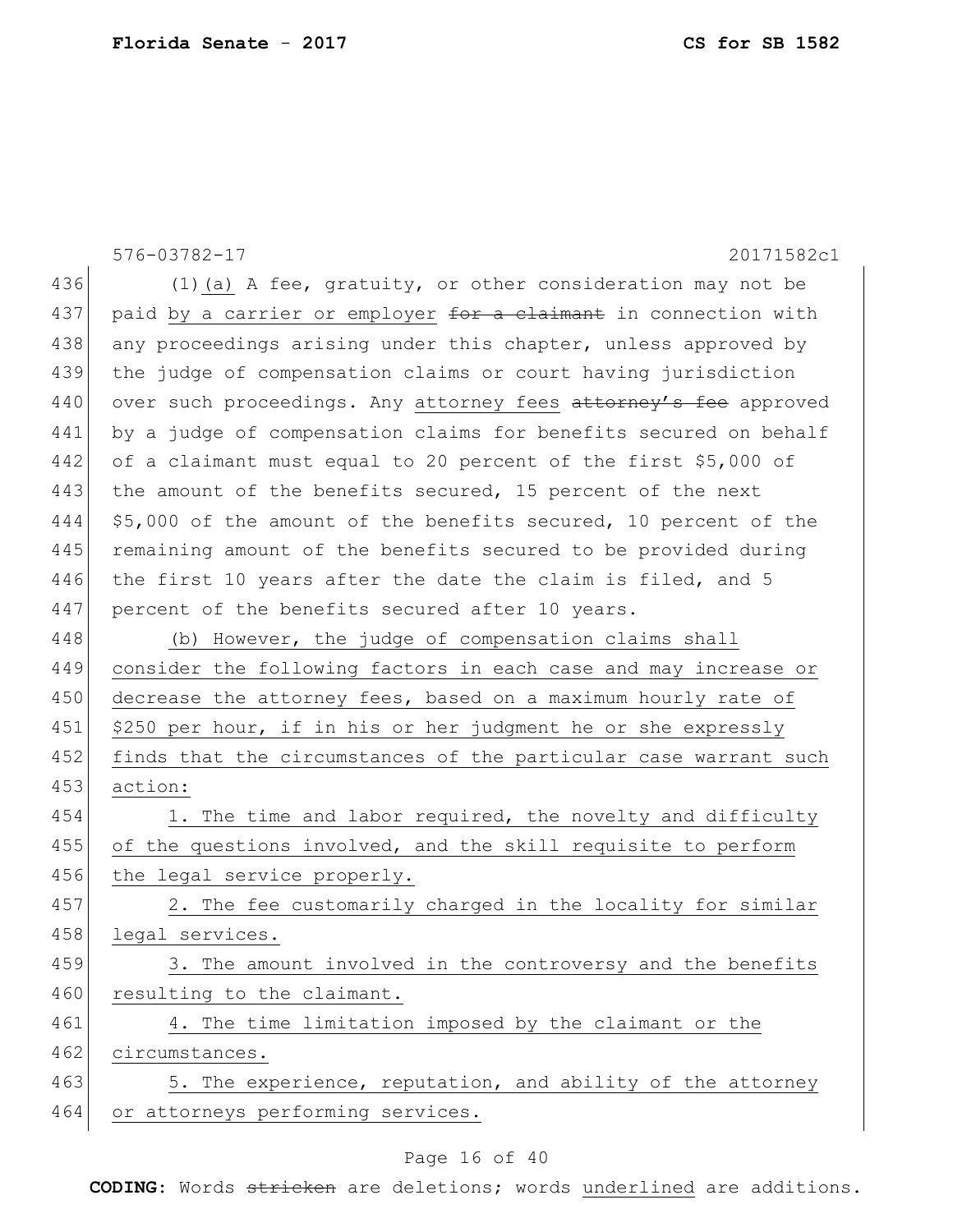```
576-03782-17 20171582c1
```
465 6. The contingency or certainty of a fee.

466 (c) The judge of compensation claims shall not approve a 467 compensation order, a joint stipulation for lump-sum settlement, 468 a stipulation or agreement between a claimant and his or her 469  $atto$  attorney, or any other agreement related to benefits under this 470 chapter which provides for attorney fees paid by a carrier or 471 employer an attorney's fee in excess of the amount permitted by 472 this section. The judge of compensation claims is not required 473 to approve any retainer agreement between the claimant and his  $474$  or her attorney. The retainer agreement as to fees and costs may 475 not be for compensation in excess of the amount allowed under 476 this subsection or subsection (7).

477 (2) In awarding a claimant's attorney fees paid by a 478 carrier or employer attorney's fee, the judge of compensation 479 claims shall consider only those benefits secured by the 480 attorney. An attorney is not entitled to attorney attorney's 481 fees for representation in any issue that was ripe, due, and 482 owing and that reasonably could have been addressed, but was not 483 addressed, during the pendency of other issues for the same 484 injury. The amount, statutory basis, and type of benefits 485 obtained through legal representation shall be listed on all 486 attorney attorney's fees awarded by the judge of compensation 487 claims. For purposes of this section, the term "benefits 488 secured" does not include future medical benefits to be provided 489 on any date more than 5 years after the date the claim is filed. 490 In the event an offer to settle an issue pending before a judge 491 of compensation claims, including attorney attorney's fees as 492 provided for in this section, is communicated in writing to the 493 claimant or the claimant's attorney at least 30 days prior to

#### Page 17 of 40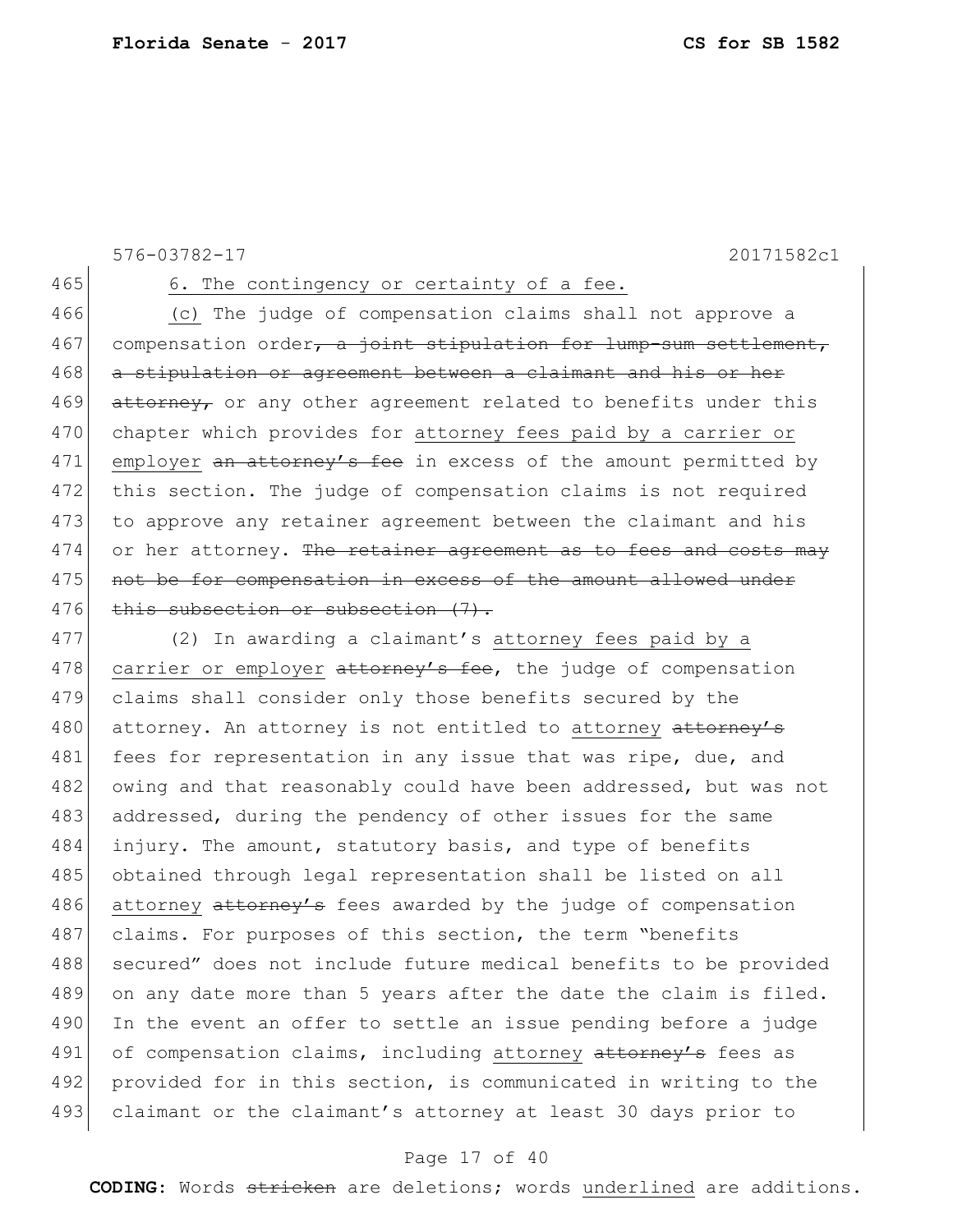576-03782-17 20171582c1

494 the trial date on such issue, for purposes of calculating the 495 amount of attorney attorney's fees to be taxed against the 496 employer or carrier, the term "benefits secured" shall be deemed 497 to include only that amount awarded to the claimant above the 498 amount specified in the offer to settle. If multiple issues are 499 pending before the judge of compensation claims, said offer of 500 settlement shall address each issue pending and shall state 501 explicitly whether or not the offer on each issue is severable. 502 The written offer shall also unequivocally state whether or not 503 it includes medical witness fees and expenses and all other 504 costs associated with the claim.

505 (3) If any party should prevail in any proceedings before a 506 judge of compensation claims or court, there shall be taxed 507 against the nonprevailing party the reasonable costs of such 508 proceedings, not to include attorney attorney's fees. A claimant 509 is responsible for the payment of her or his own attorney 510 attorney's fees, except that a claimant is entitled to recover 511 attorney fees an attorney's fee in an amount equal to the amount 512 provided for in subsection  $(1)$  or subsection  $(7)$  from a carrier 513 or employer:

514 (a) Against whom she or he successfully asserts a petition 515 for medical benefits only, if the claimant has not filed or is 516 not entitled to file at such time a claim for disability, 517 | permanent impairment, wage-loss, or death benefits, arising out 518 of the same accident;

 (b) In any case in which the employer or carrier files a 520 response to petition denying benefits with the Office of the Judges of Compensation Claims and the injured person has employed an attorney in the successful prosecution of the

#### Page 18 of 40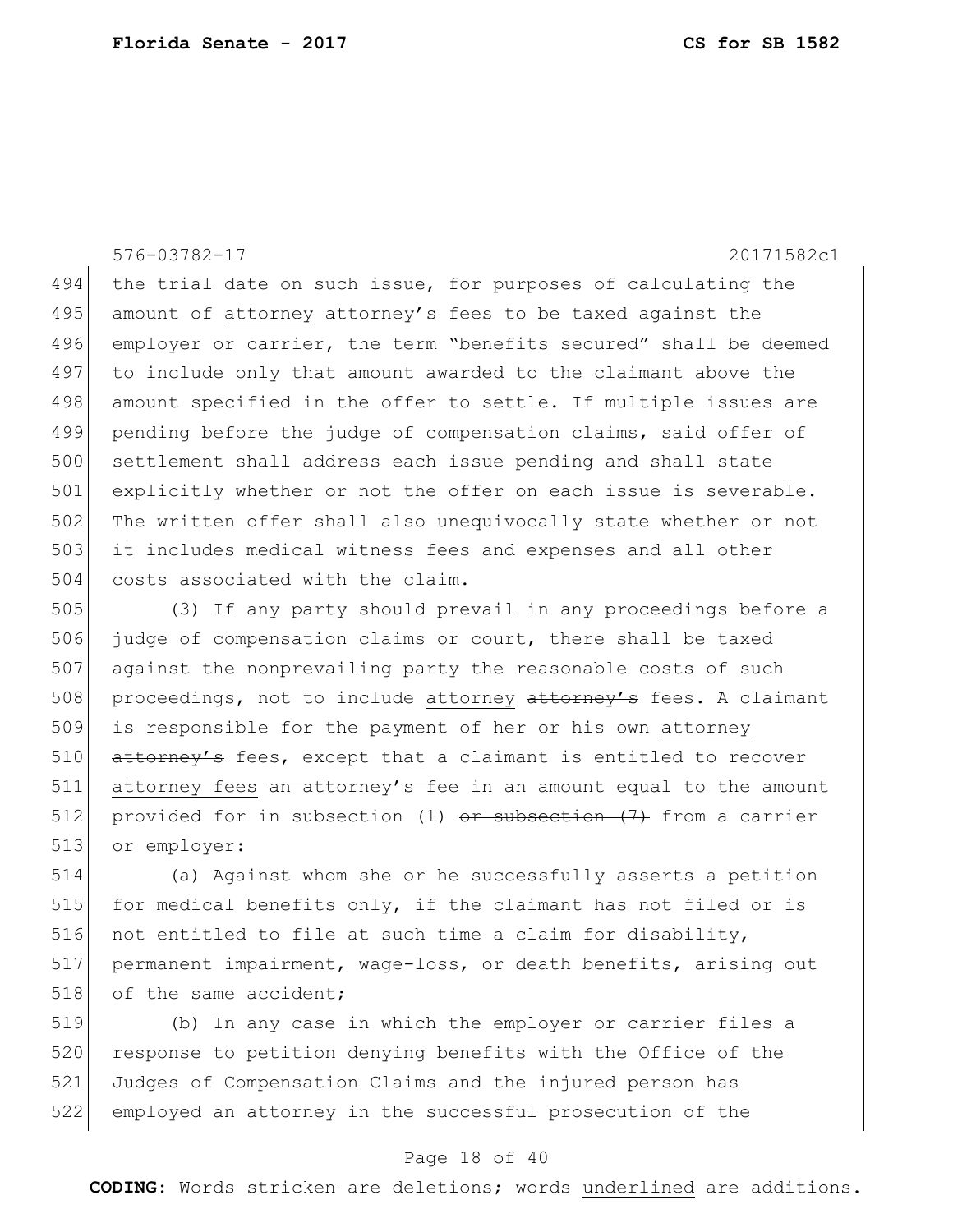576-03782-17 20171582c1 523 petition; 524 (c) In a proceeding in which a carrier or employer denies 525 that an accident occurred for which compensation benefits are 526 payable, and the claimant prevails on the issue of 527 compensability; or 528 (d) In cases where the claimant successfully prevails in 529 proceedings filed under s. 440.24 or s. 440.28. 530 531 Regardless of the date benefits were initially requested, 532 attorney attorney's fees shall not attach under this subsection 533 until 30 days after the date the carrier or employer, if self-534 insured, receives the petition. 535 (4) In such cases in which the claimant is responsible for 536 the payment of her or his own attorney attorney's fees, such 537 fees are a lien upon compensation payable to the claimant, 538 notwithstanding s. 440.22. 539 (5) If any proceedings are had for review of any claim,  $540$  award, or compensation order before any court, the court may 541 award the injured employee or dependent attorney fees an 542 attorney's fee to be paid by the employer or carrier, in its 543 discretion, which shall be paid as the court may direct. 544 (6) A judge of compensation claims may not enter an order 545 approving the contents of a retainer agreement that permits 546 placing any portion of the employee's compensation into an 547 escrow account until benefits have been secured. 548 (7) This section may not be interpreted to limit or 549 otherwise infringe on a claimant's right to retain an attorney 550 and pay the attorney reasonable attorney fees for legal services 551 related to a claim under the Workers' Compensation Law <del>If an</del>

#### Page 19 of 40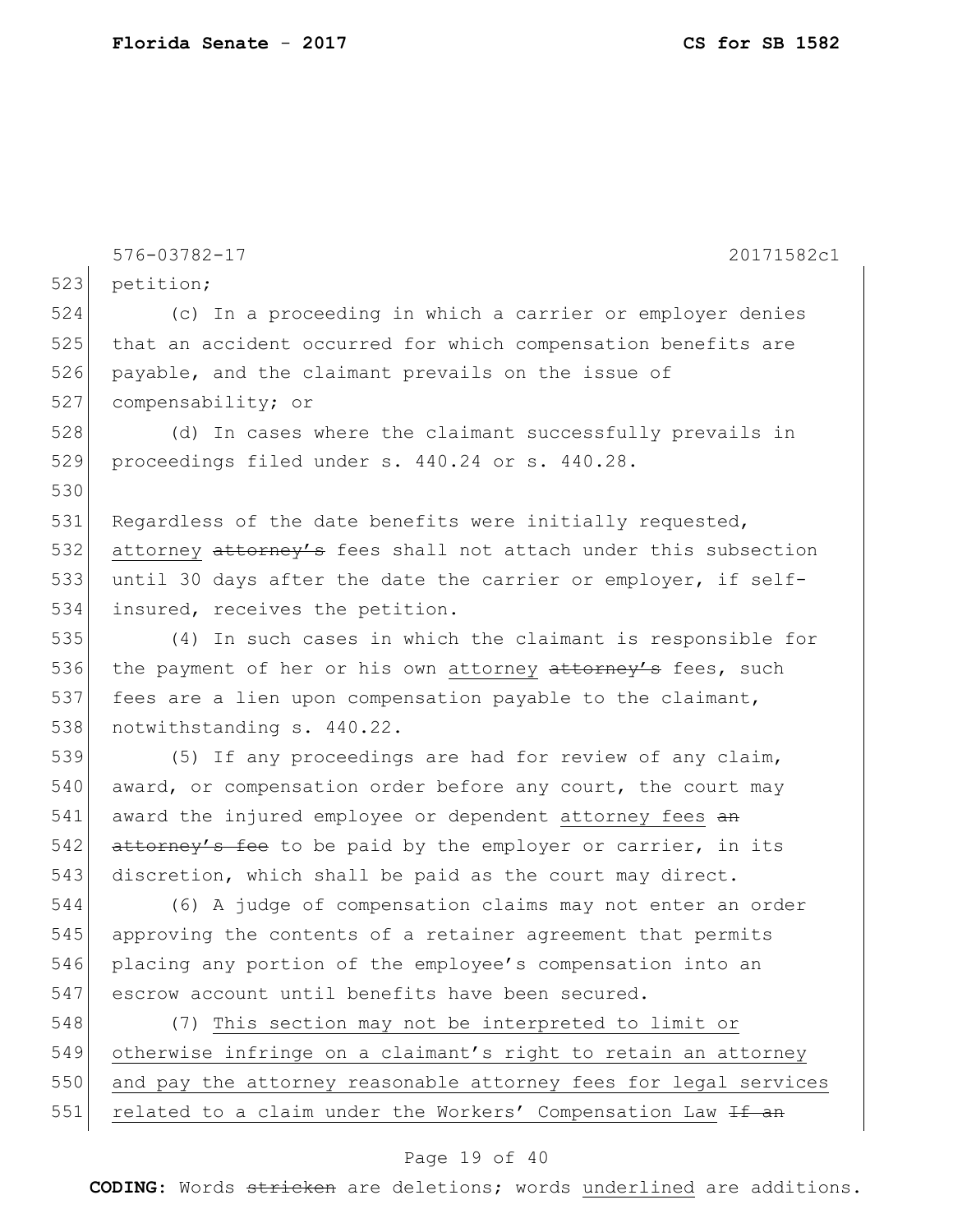|     | 576-03782-17<br>20171582c1                                       |
|-----|------------------------------------------------------------------|
| 552 | attorney's fee is owed under paragraph (3) (a), the judge of     |
| 553 | compensation claims may approve an alternative attorney's fee    |
| 554 | not to exceed \$1,500 only once per accident, based on a maximum |
| 555 | hourly rate of \$150 per hour, if the judge of compensation      |
| 556 | elaims expressly finds that the attorney's fee amount provided   |
| 557 | for in subsection (1), based on benefits secured, fails to       |
| 558 | fairly compensate the attorney for disputed medical-only claims  |
| 559 | as provided in paragraph (3) (a) and the circumstances of the    |
| 560 | particular case warrant such action.                             |
| 561 | Section 8. Effective July 1, 2018, subsection (10) of            |
| 562 | section 624.482, Florida Statutes, is amended to read:           |
| 563 | 624.482 Making and use of rates.-                                |
| 564 | (10) Any self-insurance fund that writes workers'                |
| 565 | compensation insurance and employer's liability insurance is     |
| 566 | subject to, and shall make all rate filings for workers'         |
| 567 | compensation insurance and employer's liability insurance in     |
| 568 | accordance with, ss. 627.091, 627.101, 627.111, 627.141,         |
| 569 | 627.151, 627.171, and 627.191 <del>, and 627.211</del> .         |
| 570 | Section 9. Effective July 1, 2018, subsections $(3)$ , $(4)$ ,   |
| 571 | and (6) of section 627.041, Florida Statutes, are amended to     |
| 572 | read:                                                            |
| 573 | 627.041 Definitions. - As used in this part:                     |
| 574 | (3) "Rating organization" means every person, other than an      |
| 575 | authorized insurer, whether located within or outside this       |
| 576 | state, who has as his or her object or purpose the making of     |
| 577 | prospective loss costs, rates, rating plans, or rating systems.  |
| 578 | Two or more authorized insurers that act in concert for the      |
| 579 | purpose of making prospective loss costs, rates, rating plans,   |
| 580 | or rating systems, and that do not operate within the specific   |

# Page 20 of 40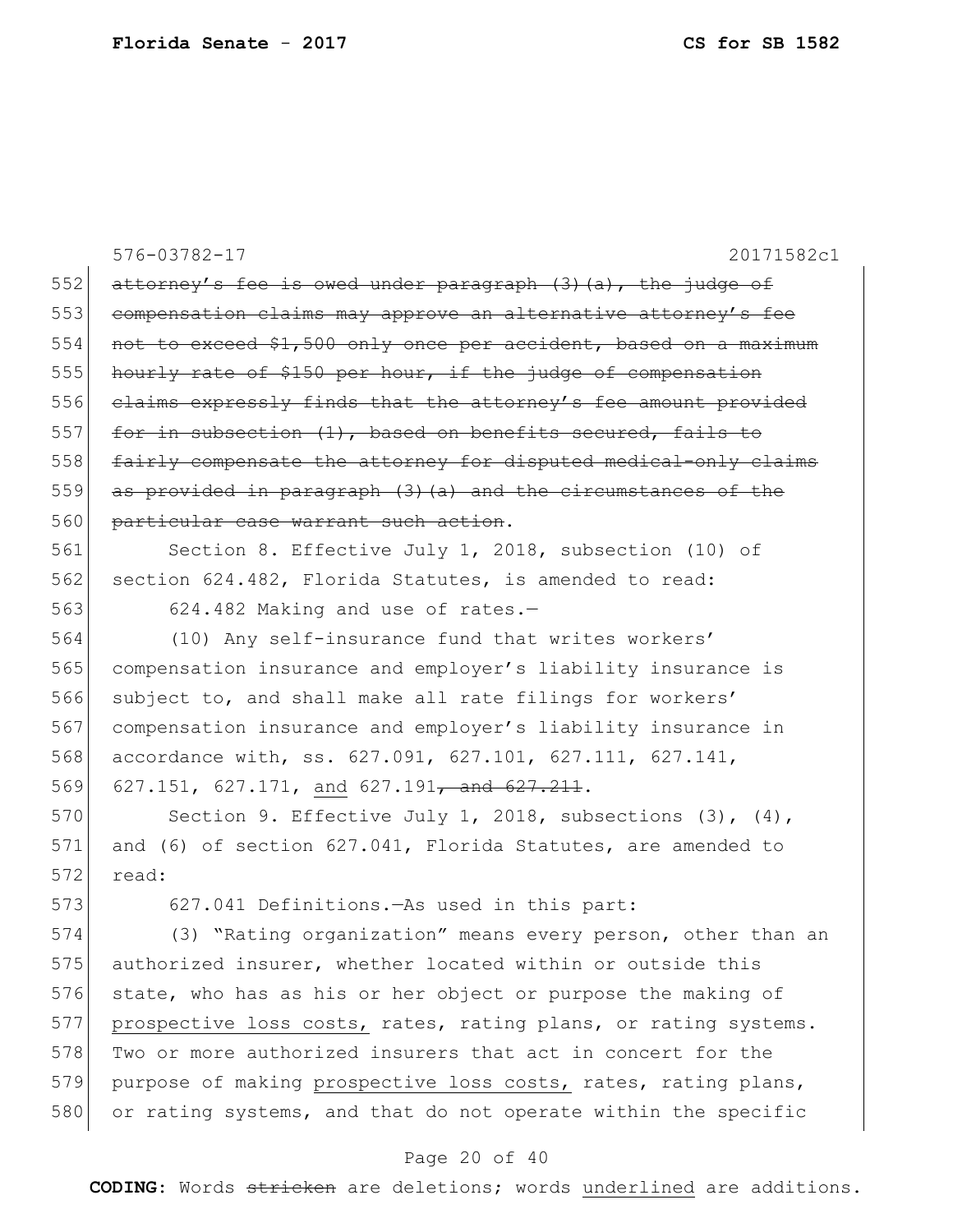|     | 576-03782-17<br>20171582c1                                       |
|-----|------------------------------------------------------------------|
| 581 | authorizations contained in ss. $627.311, 627.314(2)$ , (4), and |
| 582 | 627.351, shall be deemed to be a rating organization. No single  |
| 583 | insurer shall be deemed to be a rating organization.             |
| 584 | (4) "Advisory organization" means every group, association,      |
| 585 | or other organization of insurers, whether located within or     |
| 586 | outside this state, which prepares policy forms or makes         |
| 587 | underwriting rules incident to but not including the making of   |
| 588 | prospective loss costs, rates, rating plans, or rating systems   |
| 589 | or which collects and furnishes to authorized insurers or rating |
| 590 | organizations loss or expense statistics or other statistical    |
| 591 | information and data and acts in an advisory, as distinguished   |
| 592 | from a ratemaking, capacity.                                     |
| 593 | (6) "Subscriber" means an insurer which is furnished at its      |
| 594 | request:                                                         |
| 595 | (a) With prospective loss costs, rates, and rating manuals       |
| 596 | by a rating organization of which it is not a member; or         |
| 597 | (b) With advisory services by an advisory organization of        |
| 598 | which it is not a member.                                        |
| 599 | Section 10. Effective July 1, 2018, subsection (1) of            |
| 600 | section 627.0612, Florida Statutes, is amended to read:          |
| 601 | 627.0612 Administrative proceedings in rating                    |
| 602 | $determinations. -$                                              |
| 603 | (1) In any proceeding to determine whether prospective loss      |
| 604 | costs, rates, rating plans, or other matters governed by this    |
| 605 | part comply with the law, the appellate court shall set aside a  |
| 606 | final order of the office if the office has violated s.          |
| 607 | 120.57(1)(k) by substituting its findings of fact for findings   |
| 608 | of an administrative law judge which were supported by competent |
| 609 | substantial evidence.                                            |

# Page 21 of 40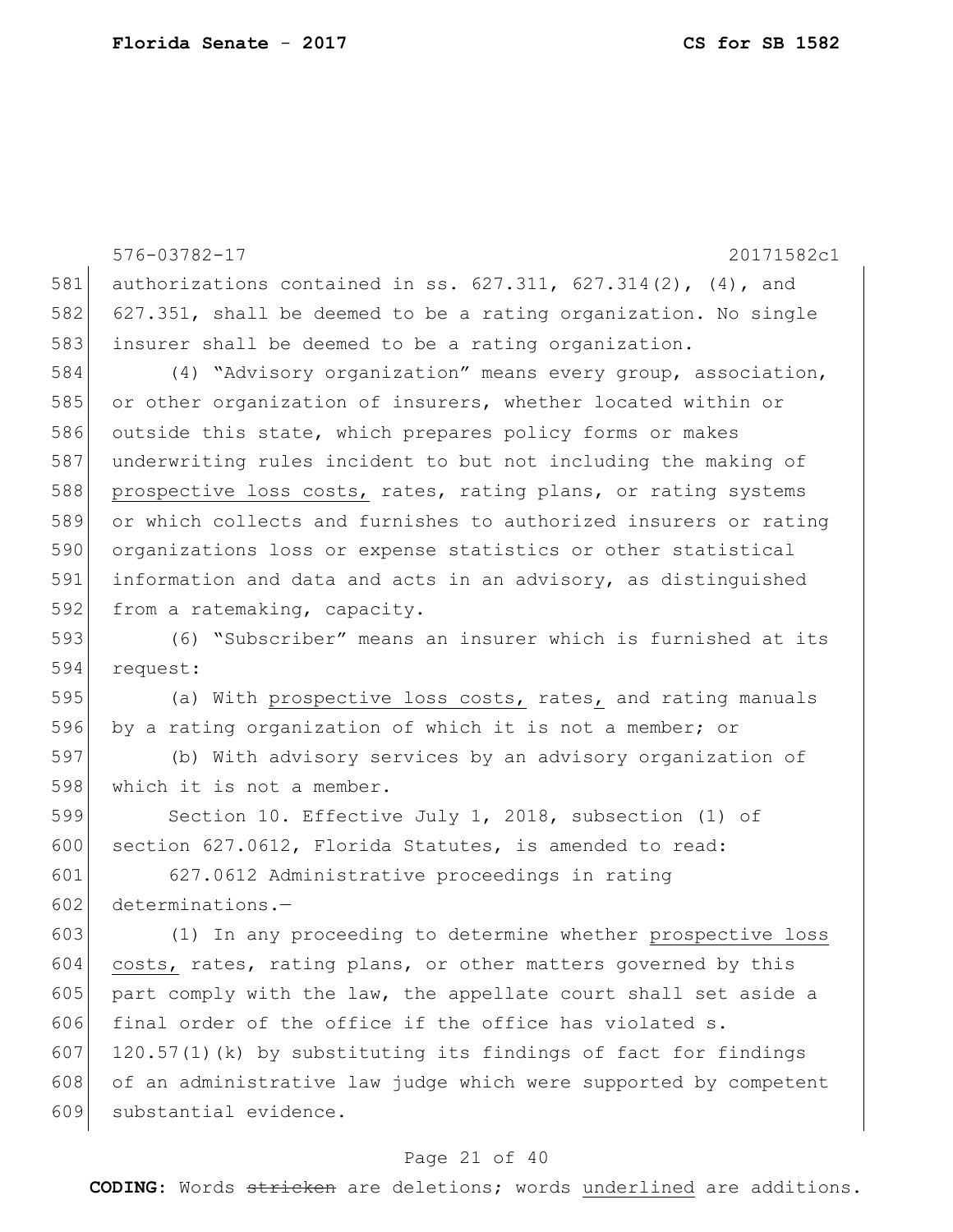|     | $576 - 03782 - 17$<br>20171582c1                                            |
|-----|-----------------------------------------------------------------------------|
| 610 | Section 11. Effective July 1, 2018, subsection (1) of                       |
| 611 | section 627.062, Florida Statutes, is amended to read:                      |
| 612 | 627.062 Rate standards.-                                                    |
| 613 | (1) The rates and loss costs for all classes of insurance                   |
| 614 | to which the provisions of this part are applicable may not be              |
| 615 | excessive, inadequate, or unfairly discriminatory.                          |
| 616 | Section 12. Effective July 1, 2018, subsection (1) of                       |
| 617 | section 627.0645, Florida Statutes, is amended to read:                     |
| 618 | $627.0645$ Annual filings.-                                                 |
| 619 | (1) Each rating organization filing rates for, and each                     |
| 620 | insurer writing, any line of property or casualty insurance to              |
| 621 | which this part applies, except:                                            |
| 622 | (a) Workers' compensation and employer's liability                          |
| 623 | insurance;                                                                  |
| 624 | (a) $(b)$ Insurance as defined in ss. 624.604 and 624.605,                  |
| 625 | limited to coverage of commercial risks other than commercial               |
| 626 | residential multiperil; or                                                  |
| 627 | (b) $\left\{e\right\}$ Travel insurance, if issued as a master group policy |
| 628 | with a situs in another state where each certificateholder pays             |
| 629 | less than \$30 in premium for each covered trip and where the               |
| 630 | insurer has written less than \$1 million in annual written                 |
| 631 | premiums in the travel insurance product in this state during               |
| 632 | the most recent calendar year,                                              |
| 633 |                                                                             |
| 634 | shall make an annual base rate filing for each such line with               |
| 635 | the office no later than 12 months after its previous base rate             |
| 636 | filing, demonstrating that its rates are not inadequate.                    |
| 637 | Section 13. Effective July 1, 2018, subsections (1) and (5)                 |
| 638 | of section 627.072, Florida Statutes, are amended to read:                  |

# Page 22 of 40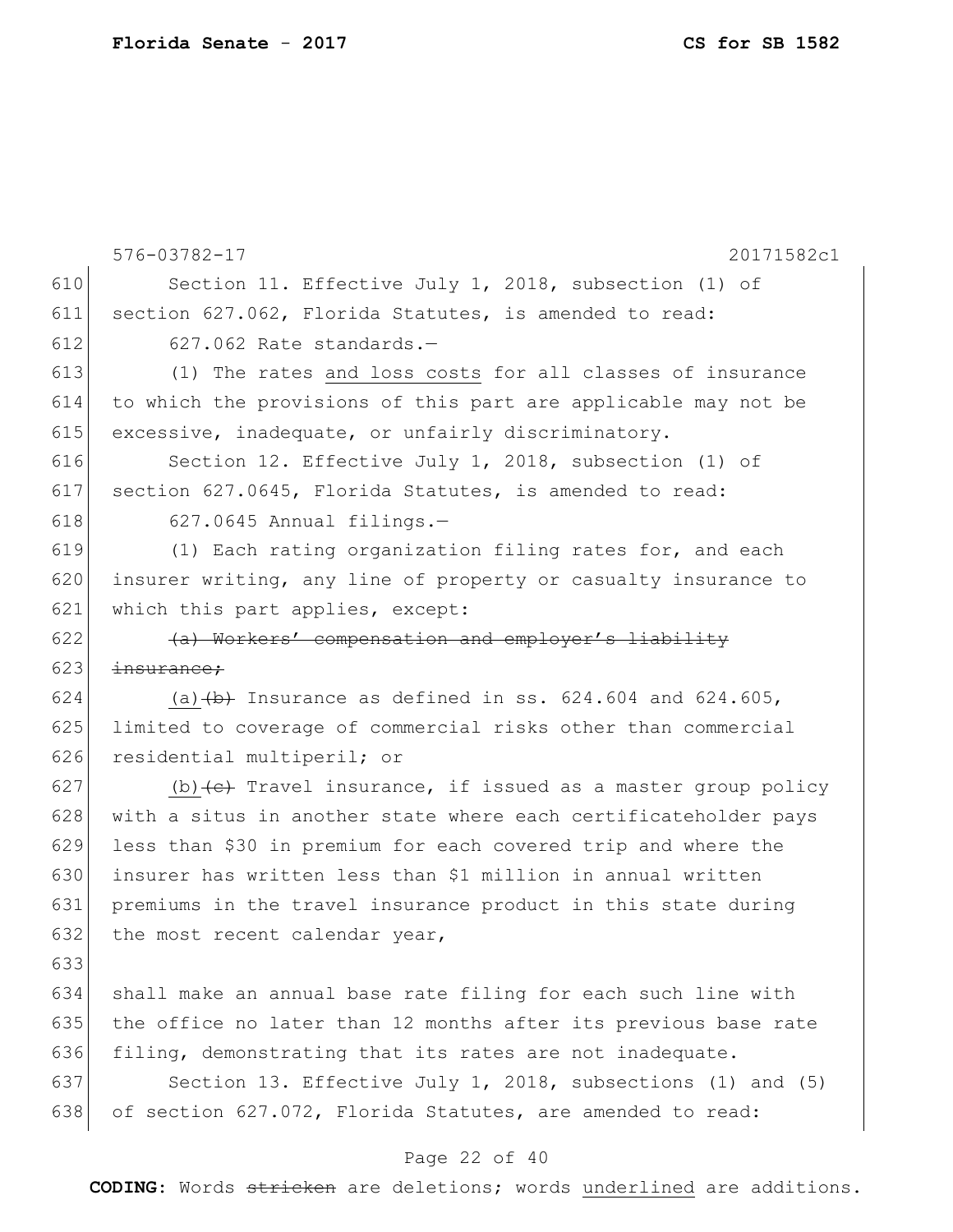| 639<br>627.072 Making and use of rates.-<br>640<br>(1) As to workers' compensation and employer's liability<br>641<br>insurance, the following factors shall be used in the<br>642<br>determination and fixing of loss costs or rates, as applicable:<br>643<br>(a) The past loss experience and prospective loss<br>644<br>experience within and outside this state;<br>645<br>(b) The conflagration and catastrophe hazards;<br>646<br>(c) A reasonable margin for underwriting profit and<br>647<br>contingencies;<br>648<br>(d) Dividends, savings, or unabsorbed premium deposits<br>649<br>allowed or returned by insurers to their policyholders, members,<br>650<br>or subscribers:<br>651<br>(e) Investment income on unearned premium reserves and loss<br>652<br>reserves;<br>653<br>(f) Past expenses and prospective expenses, both those<br>654<br>countrywide and those specifically applicable to this state; and<br>655<br>(g) All other relevant factors, including judgment factors,<br>656<br>within and outside this state. |  |
|--------------------------------------------------------------------------------------------------------------------------------------------------------------------------------------------------------------------------------------------------------------------------------------------------------------------------------------------------------------------------------------------------------------------------------------------------------------------------------------------------------------------------------------------------------------------------------------------------------------------------------------------------------------------------------------------------------------------------------------------------------------------------------------------------------------------------------------------------------------------------------------------------------------------------------------------------------------------------------------------------------------------------------------------------|--|
|                                                                                                                                                                                                                                                                                                                                                                                                                                                                                                                                                                                                                                                                                                                                                                                                                                                                                                                                                                                                                                                  |  |
|                                                                                                                                                                                                                                                                                                                                                                                                                                                                                                                                                                                                                                                                                                                                                                                                                                                                                                                                                                                                                                                  |  |
|                                                                                                                                                                                                                                                                                                                                                                                                                                                                                                                                                                                                                                                                                                                                                                                                                                                                                                                                                                                                                                                  |  |
|                                                                                                                                                                                                                                                                                                                                                                                                                                                                                                                                                                                                                                                                                                                                                                                                                                                                                                                                                                                                                                                  |  |
|                                                                                                                                                                                                                                                                                                                                                                                                                                                                                                                                                                                                                                                                                                                                                                                                                                                                                                                                                                                                                                                  |  |
|                                                                                                                                                                                                                                                                                                                                                                                                                                                                                                                                                                                                                                                                                                                                                                                                                                                                                                                                                                                                                                                  |  |
|                                                                                                                                                                                                                                                                                                                                                                                                                                                                                                                                                                                                                                                                                                                                                                                                                                                                                                                                                                                                                                                  |  |
|                                                                                                                                                                                                                                                                                                                                                                                                                                                                                                                                                                                                                                                                                                                                                                                                                                                                                                                                                                                                                                                  |  |
|                                                                                                                                                                                                                                                                                                                                                                                                                                                                                                                                                                                                                                                                                                                                                                                                                                                                                                                                                                                                                                                  |  |
|                                                                                                                                                                                                                                                                                                                                                                                                                                                                                                                                                                                                                                                                                                                                                                                                                                                                                                                                                                                                                                                  |  |
|                                                                                                                                                                                                                                                                                                                                                                                                                                                                                                                                                                                                                                                                                                                                                                                                                                                                                                                                                                                                                                                  |  |
|                                                                                                                                                                                                                                                                                                                                                                                                                                                                                                                                                                                                                                                                                                                                                                                                                                                                                                                                                                                                                                                  |  |
|                                                                                                                                                                                                                                                                                                                                                                                                                                                                                                                                                                                                                                                                                                                                                                                                                                                                                                                                                                                                                                                  |  |
|                                                                                                                                                                                                                                                                                                                                                                                                                                                                                                                                                                                                                                                                                                                                                                                                                                                                                                                                                                                                                                                  |  |
|                                                                                                                                                                                                                                                                                                                                                                                                                                                                                                                                                                                                                                                                                                                                                                                                                                                                                                                                                                                                                                                  |  |
|                                                                                                                                                                                                                                                                                                                                                                                                                                                                                                                                                                                                                                                                                                                                                                                                                                                                                                                                                                                                                                                  |  |
|                                                                                                                                                                                                                                                                                                                                                                                                                                                                                                                                                                                                                                                                                                                                                                                                                                                                                                                                                                                                                                                  |  |
|                                                                                                                                                                                                                                                                                                                                                                                                                                                                                                                                                                                                                                                                                                                                                                                                                                                                                                                                                                                                                                                  |  |
| 657<br>(5) (a) In the case of workers' compensation and employer's                                                                                                                                                                                                                                                                                                                                                                                                                                                                                                                                                                                                                                                                                                                                                                                                                                                                                                                                                                               |  |
| 658<br>liability insurance, the office shall consider utilizing the                                                                                                                                                                                                                                                                                                                                                                                                                                                                                                                                                                                                                                                                                                                                                                                                                                                                                                                                                                              |  |
| 659<br>following methodology in rate determinations: Premiums,                                                                                                                                                                                                                                                                                                                                                                                                                                                                                                                                                                                                                                                                                                                                                                                                                                                                                                                                                                                   |  |
| 660<br>expenses, and expected claim costs would be discounted to a                                                                                                                                                                                                                                                                                                                                                                                                                                                                                                                                                                                                                                                                                                                                                                                                                                                                                                                                                                               |  |
| 661<br>common point of time, such as the initial point of a policy                                                                                                                                                                                                                                                                                                                                                                                                                                                                                                                                                                                                                                                                                                                                                                                                                                                                                                                                                                               |  |
| 662<br>year, in the determination of rates; the cash-flow pattern of                                                                                                                                                                                                                                                                                                                                                                                                                                                                                                                                                                                                                                                                                                                                                                                                                                                                                                                                                                             |  |
| 663<br>premiums, expenses, and claim costs would be determined                                                                                                                                                                                                                                                                                                                                                                                                                                                                                                                                                                                                                                                                                                                                                                                                                                                                                                                                                                                   |  |
| initially by using data from 8 to 10 of the largest insurers<br>664                                                                                                                                                                                                                                                                                                                                                                                                                                                                                                                                                                                                                                                                                                                                                                                                                                                                                                                                                                              |  |
| 665<br>writing workers' compensation insurance in the state; such                                                                                                                                                                                                                                                                                                                                                                                                                                                                                                                                                                                                                                                                                                                                                                                                                                                                                                                                                                                |  |
| 666<br>insurers may be selected for their statistical ability to report                                                                                                                                                                                                                                                                                                                                                                                                                                                                                                                                                                                                                                                                                                                                                                                                                                                                                                                                                                          |  |
| 667<br>the data on an accident-year basis and in accordance with                                                                                                                                                                                                                                                                                                                                                                                                                                                                                                                                                                                                                                                                                                                                                                                                                                                                                                                                                                                 |  |

# Page 23 of 40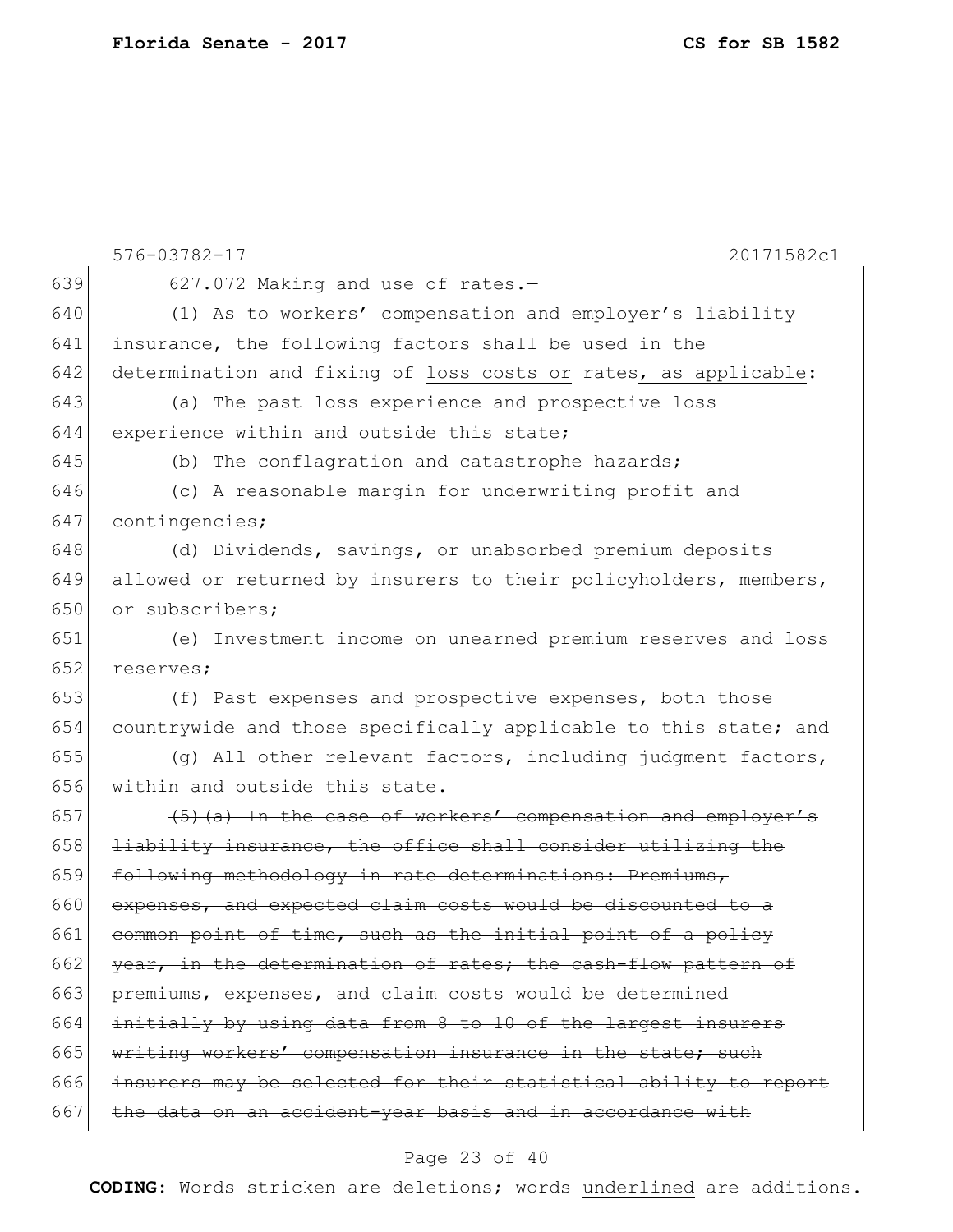|     | 576-03782-17<br>20171582c1                                      |
|-----|-----------------------------------------------------------------|
| 668 | subparagraphs (b)1., 2., and 3., for at least 2 1/2 years; such |
| 669 | a cash-flow pattern would be modified when necessary in         |
| 670 | accordance with the data and whenever a radical change in the   |
| 671 | payout pattern is expected in the policy year under             |
| 672 | consideration.                                                  |
| 673 | (b) If the methodology set forth in paragraph (a) is            |
| 674 | utilized, to facilitate the determination of such a cash-flow   |
| 675 | pattern methodology:                                            |
| 676 | 1. Each insurer shall include in its statistical reporting      |
| 677 | to the rating bureau and the office the accident year by        |
| 678 | ealendar quarter data for paid-claim costs;                     |
| 679 | 2. Each insurer shall submit financial reports to the           |
| 680 | rating bureau and the office which shall include total incurred |
| 681 | elaim amounts and paid-elaim amounts by policy year and by      |
| 682 | injury types as of December 31 of each calendar year; and       |
| 683 | 3. Each insurer shall submit to the rating bureau and the       |
| 684 | office paid-premium data on an individual risk basis in which   |
| 685 | risks are to be subdivided by premium size as follows:          |
| 686 |                                                                 |
| 687 | Number of Risks in                                              |
| 688 | Standard Premium Size<br>-Premium Range                         |
| 689 |                                                                 |
| 690 | (to be filled in by carrier)<br><del>\$300-999</del>            |
| 691 | (to be filled in by carrier) $1,000-4,999$                      |
| 692 |                                                                 |
| 693 |                                                                 |
| 694 | (to be filled in by carrier)<br>$-100,000$ or more              |
| 695 | Total:                                                          |
| 696 | Section 14. Effective July 1, 2018, section 627.091,            |

# Page 24 of 40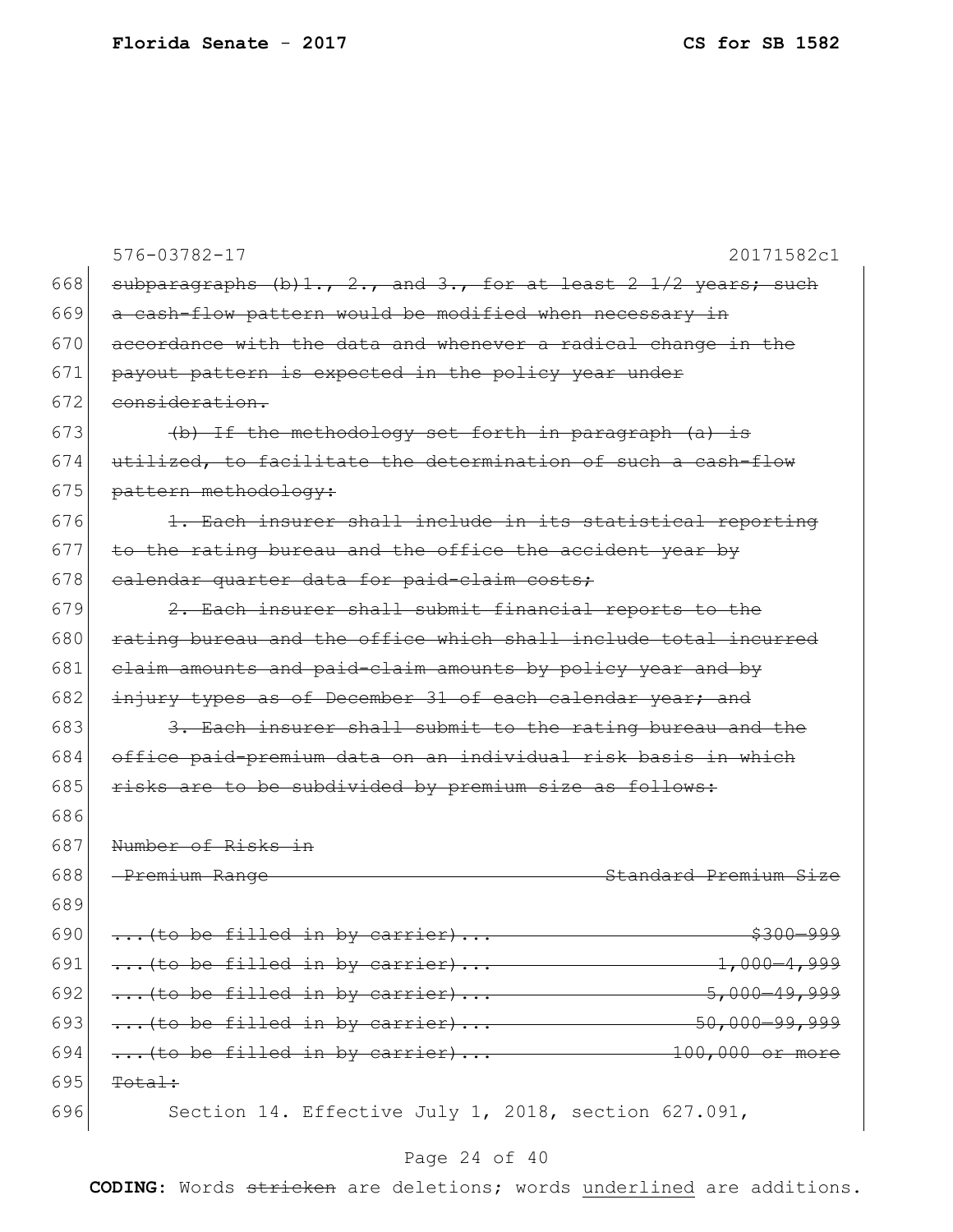576-03782-17 20171582c1 697 Florida Statutes, is amended to read: 698 627.091 Rate filings; workers' compensation and employer's 699 liability insurances.— 700 (1) As used in this section, the term: 701 (a) "Expenses" means the portion of a rate which is 702 attributable to acquisition, field supervision, collection 703 expenses, taxes, reinsurance, assessments, and general expenses. 704 (b) "Loss cost modifier" means an adjustment to, or a 705 deviation from, the approved prospective loss costs filed by a 706 licensed rating organization. 707 (c) "Loss cost multiplier" means the profit and expense 708 factor, expressed as a single nonintegral number to be applied 709 to the prospective loss costs, which is associated with writing 710 workers' compensation and employer's liability insurance and 711 which is approved by the office in making rates for each 712 classification of risks used by that insurer. 713 (d) "Prospective loss costs" means the portion of a rate 714 which reflects historical industry average aggregate losses and 715 loss adjustment expenses projected through development to their 716 ultimate value and through trending to a future point in time. 717 The term does not include provisions for profit or expenses 718 other than loss adjustment expense. 719  $(2)$   $(1)$  As to workers' compensation and employer's liability 720 insurances, every insurer shall file with the office every 721 | manual of classifications, rules, and rates, every rating plan,

 and every modification of any of the foregoing which it proposes to use. Each insurer or insurer group shall independently and individually file with the office the final rates it proposes to 725 use. An insurer may satisfy this filing requirement by adopting

#### Page 25 of 40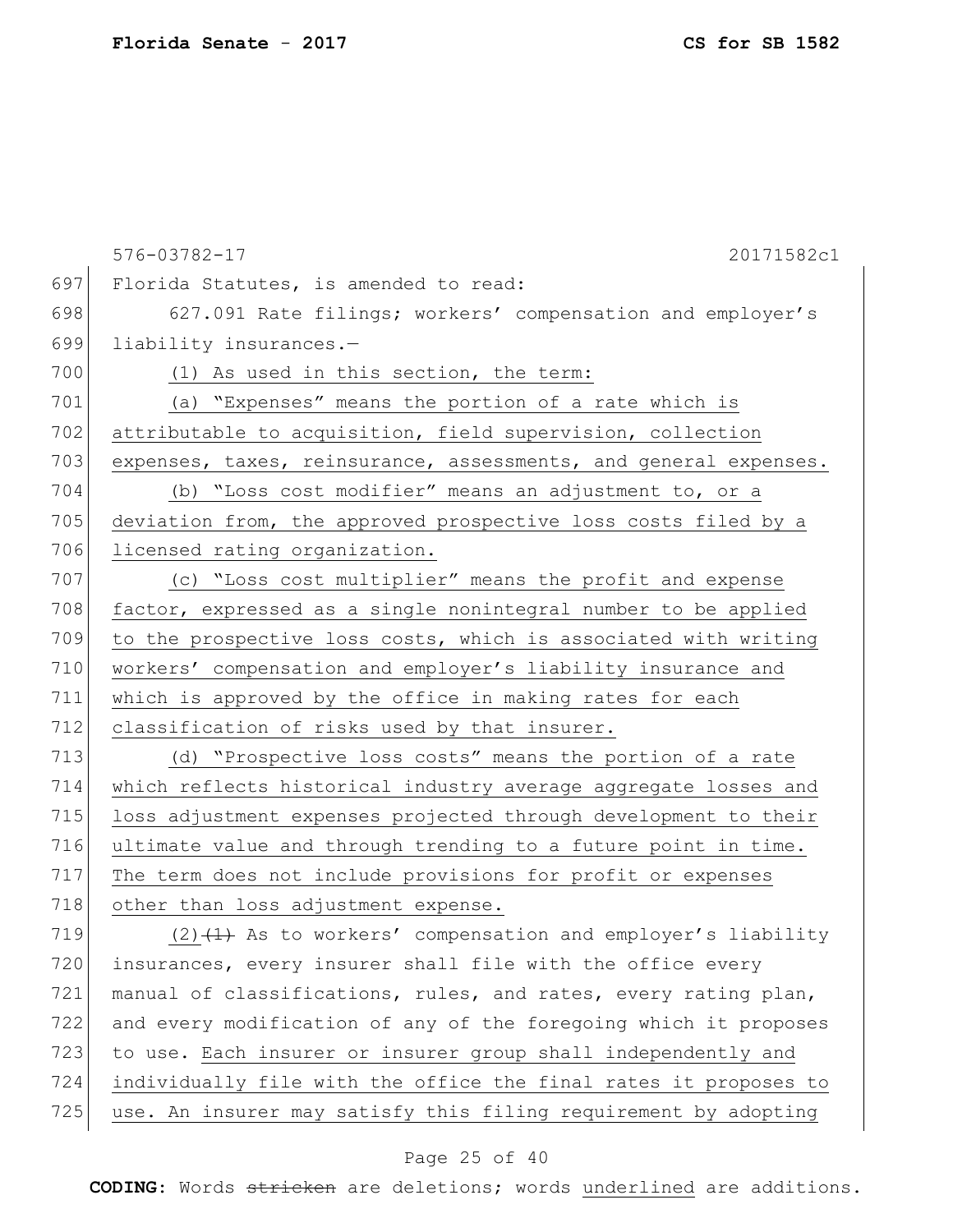|     | 576-03782-17<br>20171582c1                                       |
|-----|------------------------------------------------------------------|
| 726 | the most recent loss costs filed by a licensed rating            |
| 727 | organization and approved by the office, and by otherwise        |
| 728 | complying with this part. Each insurer shall file data in        |
| 729 | accordance with the uniform statistical plan approved by the     |
| 730 | office. Every filing under this subsection:                      |
| 731 | (a) Must state the proposed effective date and must be made      |
| 732 | at least 90 days before such proposed effective date;            |
| 733 | (b) Must indicate the character and extent of the coverage       |
| 734 | contemplated;                                                    |
| 735 | (c) May use the most recent approved prospective loss costs      |
| 736 | filed by a licensed rating organization in combination with the  |
| 737 | insurer's own approved loss cost multiplier and loss cost        |
| 738 | modifier;                                                        |
| 739 | (d) Must include all deductibles required in chapter 440,        |
| 740 | and may include additional deductible provisions in its manual   |
| 741 | of classifications, rules, and rates. All deductibles must be in |
| 742 | a form and manner that is consistent with the underlying purpose |
| 743 | of chapter 440;                                                  |
| 744 | (e) May use variable or fixed expense loads or a                 |
| 745 | combination thereof, and may vary the expense, profit, or        |
| 746 | contingency provisions by class or group of classes, if the      |
| 747 | insurer files supporting data justifying such variations;        |
| 748 | (f) May include a schedule of proposed premium discounts,        |
| 749 | credits, and surcharges. The office may not approve discounts,   |
| 750 | credits, and surcharges unless they are based on objective       |
| 751 | criteria that bear a reasonable relationship to the expected     |
| 752 | loss, expense, or profit experience of an individual             |
| 753 | policyholder or a class of policyholders; and                    |
| 754 | (g) May file a minimum premium or expense constant Every         |

# Page 26 of 40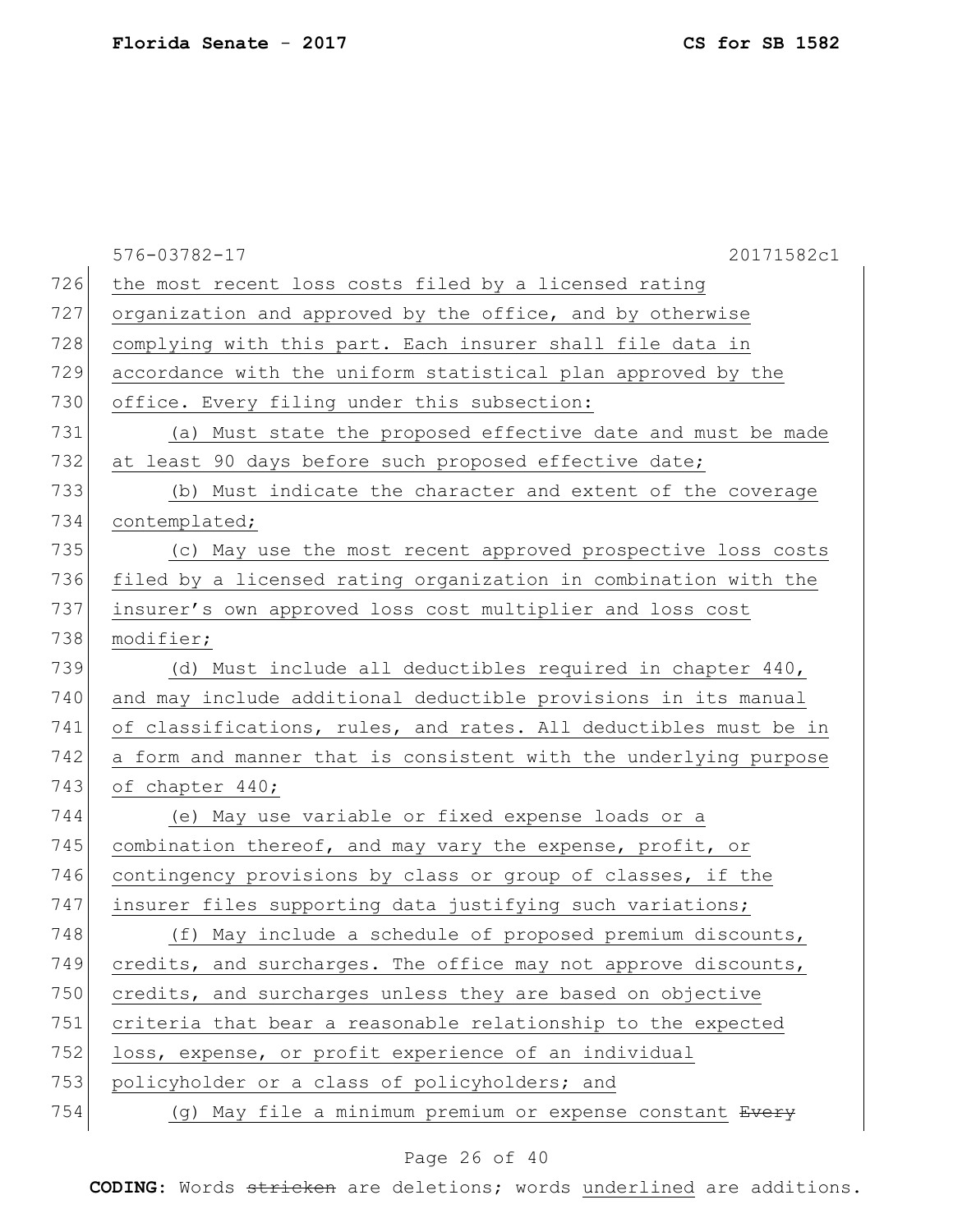|     | 576-03782-17<br>20171582c1                                          |
|-----|---------------------------------------------------------------------|
| 755 | insurer is authorized to include deductible provisions in its       |
| 756 | manual of classifications, rules, and rates. Such deductibles       |
| 757 | shall in all cases be in a form and manner which is consistent      |
| 758 | with the underlying purpose of chapter 440.                         |
| 759 | $(3)$ $(2)$ Every such filing shall state the proposed effective    |
| 760 | date thereof, and shall indicate the character and extent of the    |
| 761 | coverage contemplated. When a filing is not accompanied by the      |
| 762 | information upon which the insurer or rating organization           |
| 763 | supports the filing and the office does not have sufficient         |
| 764 | information to determine whether the filing meets the applicable    |
| 765 | requirements of this part, the office, it shall within 15 days      |
| 766 | after the date of filing, shall require the insurer or rating       |
| 767 | organization to furnish the information upon which it supports      |
| 768 | the filing. The information furnished in support of a filing may    |
| 769 | include:                                                            |
| 770 | (a) The experience or judgment of the insurer or rating             |
| 771 | organization making the filing;                                     |
| 772 | (b) The <del>Its</del> interpretation of any statistical data which |
| 773 | the insurer or rating organization making the filing it relies      |
| 774 | upon;                                                               |
| 775 | (c) The experience of other insurers or rating                      |
| 776 | organizations; or                                                   |
| 777 | (d) Any other factors which the insurer or rating                   |
| 778 | organization making the filing deems relevant.                      |
| 779 | $(4)$ $(3)$ A filing and any supporting information are shall be    |
| 780 | open to public inspection as provided in s. $119.07(1)$ .           |
| 781 | $(5)$ $(4)$ An insurer may become satisfy its obligation to make    |
| 782 | such filings by becoming a member of, or a subscriber to, a         |
| 783 | licensed rating organization that which makes loss costs such       |

# Page 27 of 40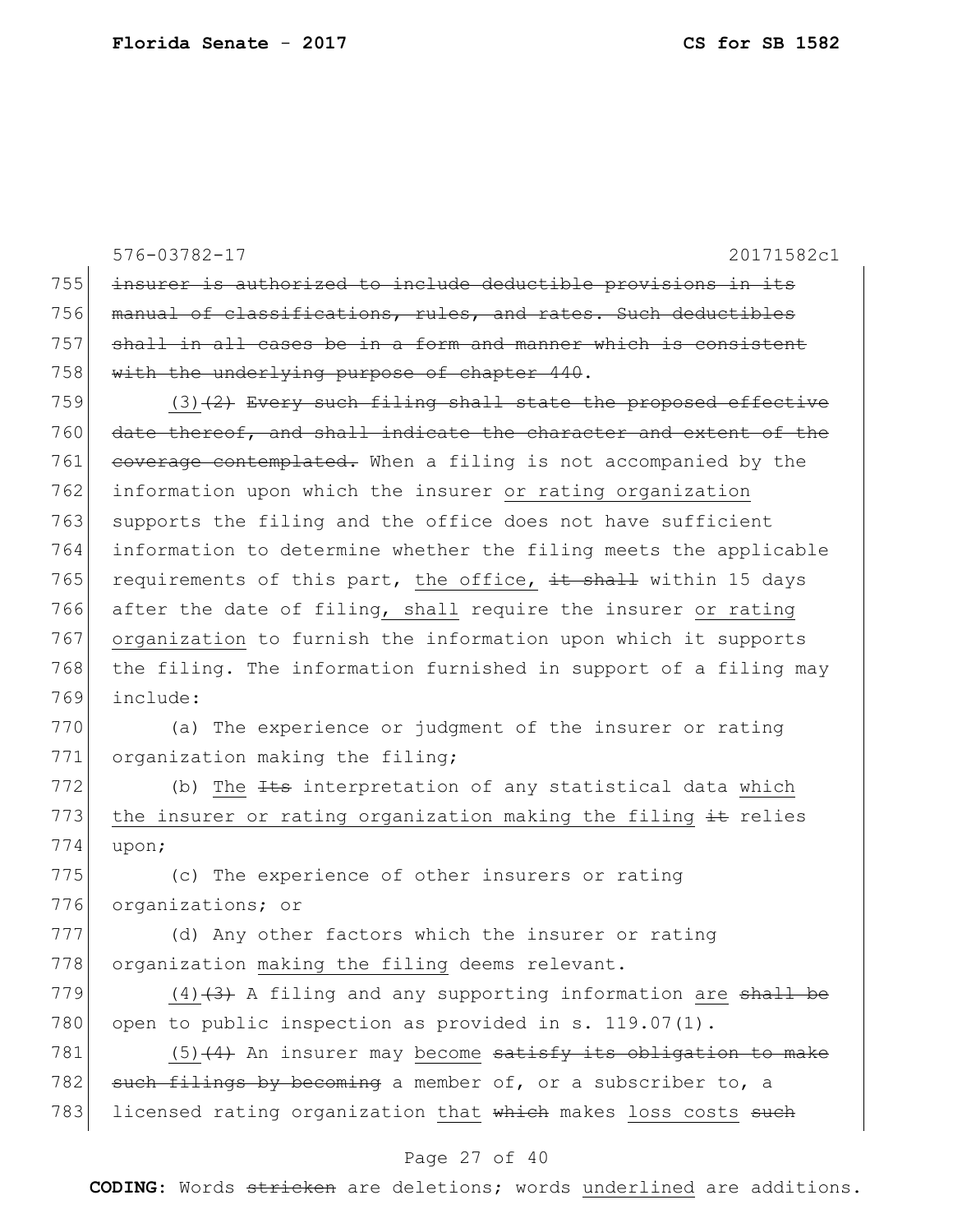|     | 576-03782-17<br>20171582c1                                      |
|-----|-----------------------------------------------------------------|
| 784 | filings and by authorizing the office to accept such filings in |
| 785 | its behalf; but nothing contained in this chapter shall be      |
| 786 | construed as requiring any insurer to become a member or a      |
| 787 | subscriber to any rating organization.                          |
| 788 | (6) A licensed rating organization may develop and file for     |
| 789 | approval with the office reference filings containing           |
| 790 | prospective loss costs and the underlying loss data, and other  |
| 791 | supporting statistical and actuarial information. A rating      |
| 792 | organization may not develop or file final rates or multipliers |
| 793 | for expenses, profit, or contingencies. After a loss cost       |
| 794 | reference filing is filed with the office and is approved, the  |
| 795 | rating organization must provide its member subscribers with a  |
| 796 | copy of the approved reference filing.                          |
| 797 | (7) A rating organization may file supplementary rating         |
| 798 | information and rules, including, but not limited to,           |
| 799 | policywriting rules, rating plan classification codes and       |
| 800 | descriptions, experience modification plans, statistical plans  |
| 801 | and forms, and rules that include factors or relativities, such |
| 802 | as increased limits factors, classification relativities, or    |
| 803 | similar factors, but that exclude minimum premiums. An insurer  |
| 804 | may use supplementary rating information if such information is |
| 805 | approved by the office.                                         |
| 806 | $(8)$ +5) Pursuant to the provisions of s. 624.3161, the        |
| 807 | office may examine the underlying statistical data used in such |
| 808 | filings.                                                        |
| 809 | $(9)$ +6) Whenever the committee of a recognized rating         |
| 810 | organization with authority to file prospective loss costs for  |
| 811 | use by insurers in determining responsibility for workers'      |
| 812 | compensation and employer's liability insurance rates in this   |
|     |                                                                 |
|     | Page 28 of 40                                                   |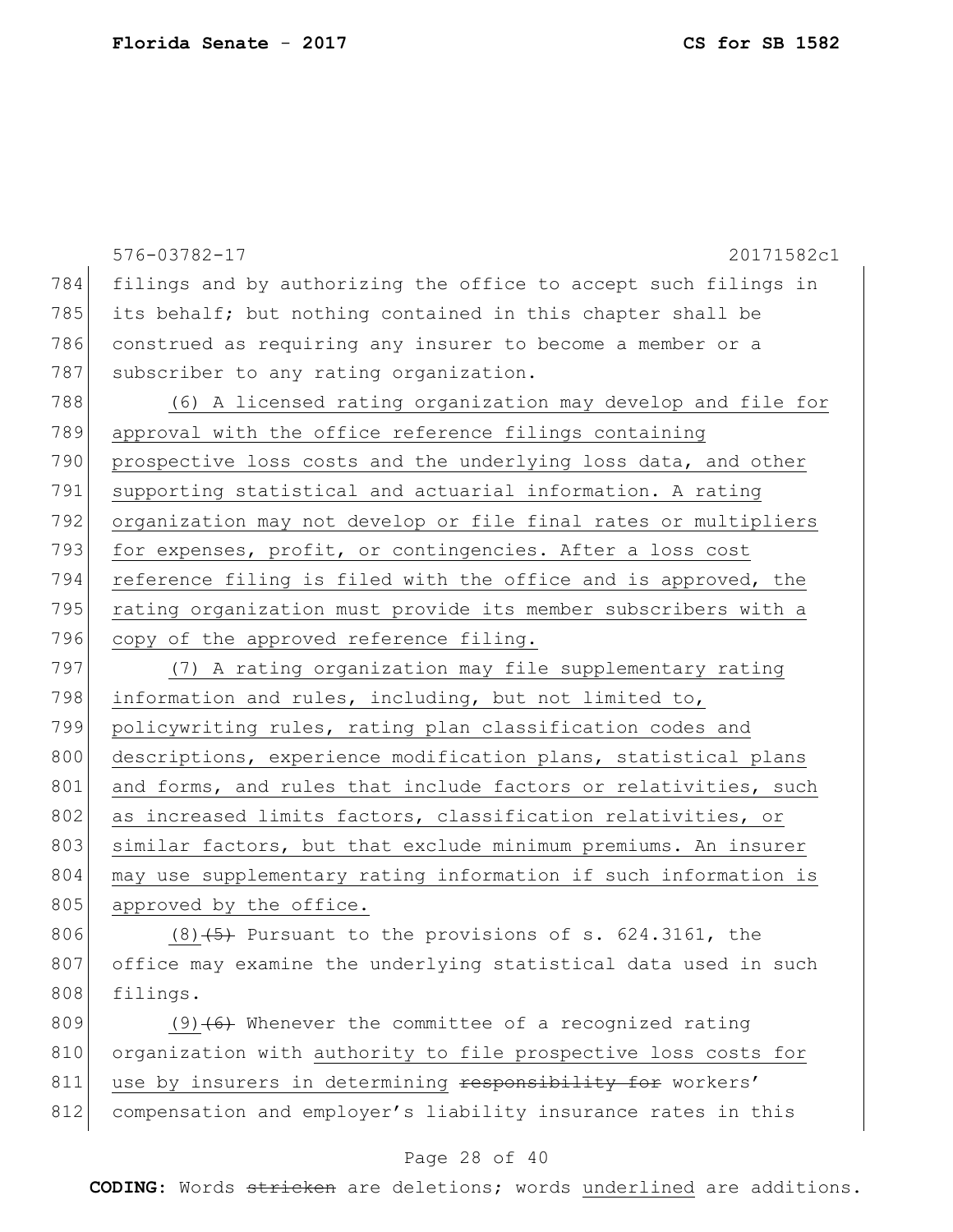576-03782-17 20171582c1 Page 29 of 40 813 state meets to discuss the necessity for, or a request for, 814 Florida rate increases or decreases in prospective loss costs in 815 | this state, the determination of prospective loss costs in this 816 state Florida rates, the prospective loss costs rates to be 817 requested in this state, and any other matters pertaining 818 specifically and directly to prospective loss costs in this 819 state such Florida rates, such meetings shall be held in this 820 state and are  $\frac{1}{2}$  be subject to s. 286.011. The committee of 821 such a rating organization shall provide at least 3 weeks' prior 822 notice of such meetings to the office and shall provide at least 823 14 days' prior notice of such meetings to the public by 824 publication in the Florida Administrative Register. 825 (10) An insurer group with multiple insurers writing 826 workers' compensation and employer's liability insurance shall 827 file underwriting rules not contained in rating manuals. 828 Section 15. Effective July 1, 2018, section 627.093, 829 Florida Statutes, is amended to read: 830 627.093 Application of s. 286.011 to workers' compensation 831 and employer's liability insurances.—Section 286.011 shall be 832 applicable to every prospective loss cost and rate filing, 833 approval or disapproval of filing, rating deviation from filing, 834 or appeal from any of these regarding workers' compensation and 835 employer's liability insurances. 836 Section 16. Effective July 1, 2018, subsection (1) of 837 section 627.101, Florida Statutes, is amended to read: 838 627.101 When filing becomes effective; workers' 839 compensation and employer's liability insurances.-840 (1) The office shall review all required filings as to 841 | workers' compensation and employer's liability insurances as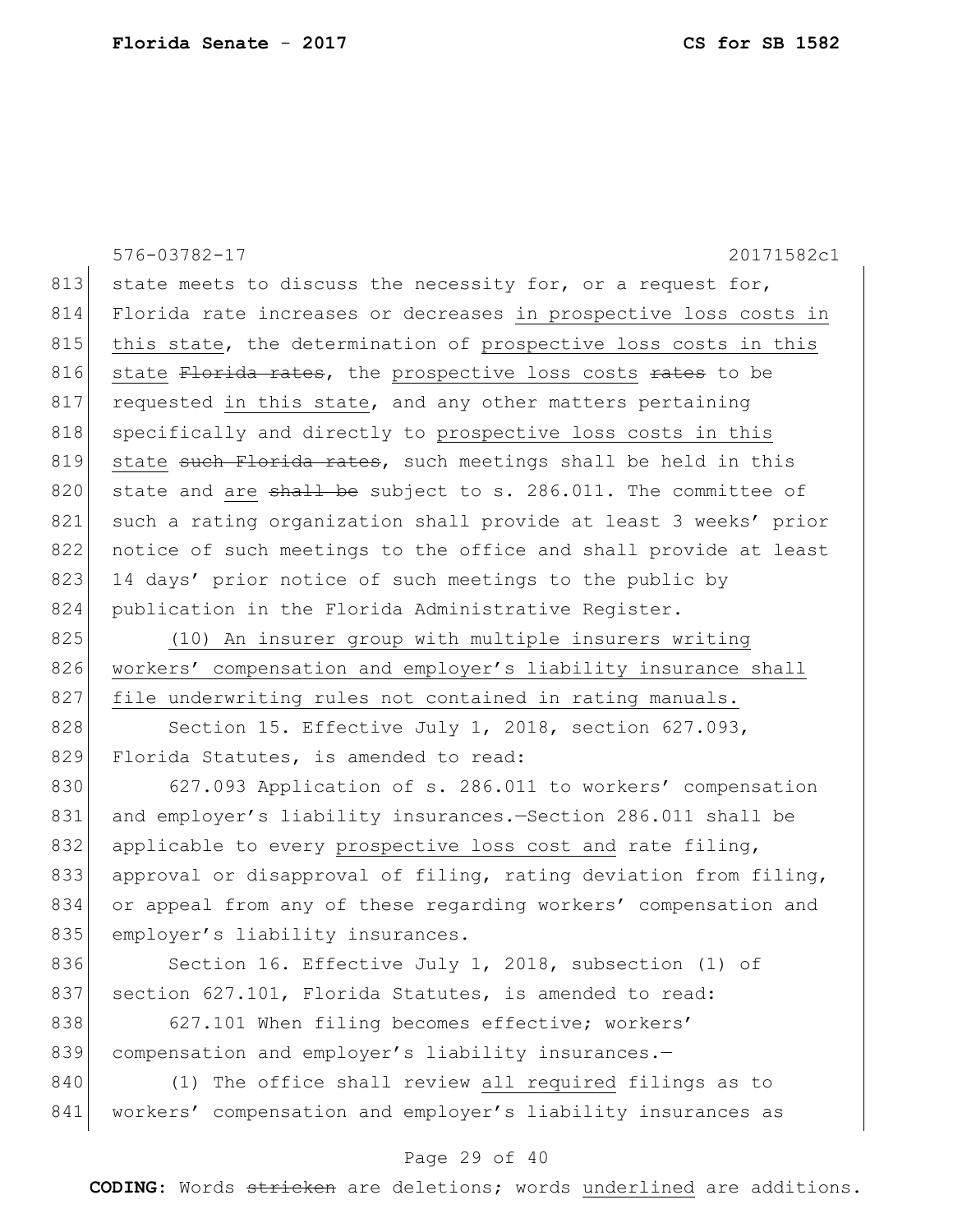|     | $576 - 03782 - 17$<br>20171582c1                                 |
|-----|------------------------------------------------------------------|
| 842 | soon as reasonably possible after they have been made in order   |
| 843 |                                                                  |
|     | to determine whether they meet the applicable requirements of    |
| 844 | this part. If the office determines that part of a required rate |
| 845 | filing does not meet the applicable requirements of this part,   |
| 846 | it may reject so much of the filing as does not meet these       |
| 847 | requirements, and approve the remainder of the filing.           |
| 848 | Section 17. Effective July 1, 2018, section 627.211,             |
| 849 | Florida Statutes, is amended to read:                            |
| 850 | 627.211 Annual report by the office on the workers'              |
| 851 | compensation insurance market Deviations; workers' compensation  |
| 852 | and employer's liability insurances.-                            |
| 853 | (1) Every member or subscriber to a rating organization          |
| 854 | shall, as to workers' compensation or employer's liability       |
| 855 | insurance, adhere to the filings made on its behalf by such      |
| 856 | organization; except that any such insurer may make written      |
| 857 | application to the office for permission to file a uniform       |
| 858 | percentage decrease or increase to be applied to the premiums    |
| 859 | produced by the rating system so filed for a kind of insurance,  |
| 860 | for a class of insurance which is found by the office to be a    |
| 861 | proper rating unit for the application of such uniform           |
| 862 | percentage decrease or increase, or for a subdivision of         |
| 863 | workers' compensation or employer's liability insurance:         |
| 864 | (a) Comprised of a group of manual classifications which is      |
| 865 | treated as a separate unit for ratemaking purposes; or           |
| 866 | (b) For which separate expense provisions are included in        |
| 867 | the filings of the rating organization.                          |
| 868 |                                                                  |
| 869 | Such application shall specify the basis for the modification    |
| 870 | and shall be accompanied by the data upon which the applicant    |

# Page 30 of 40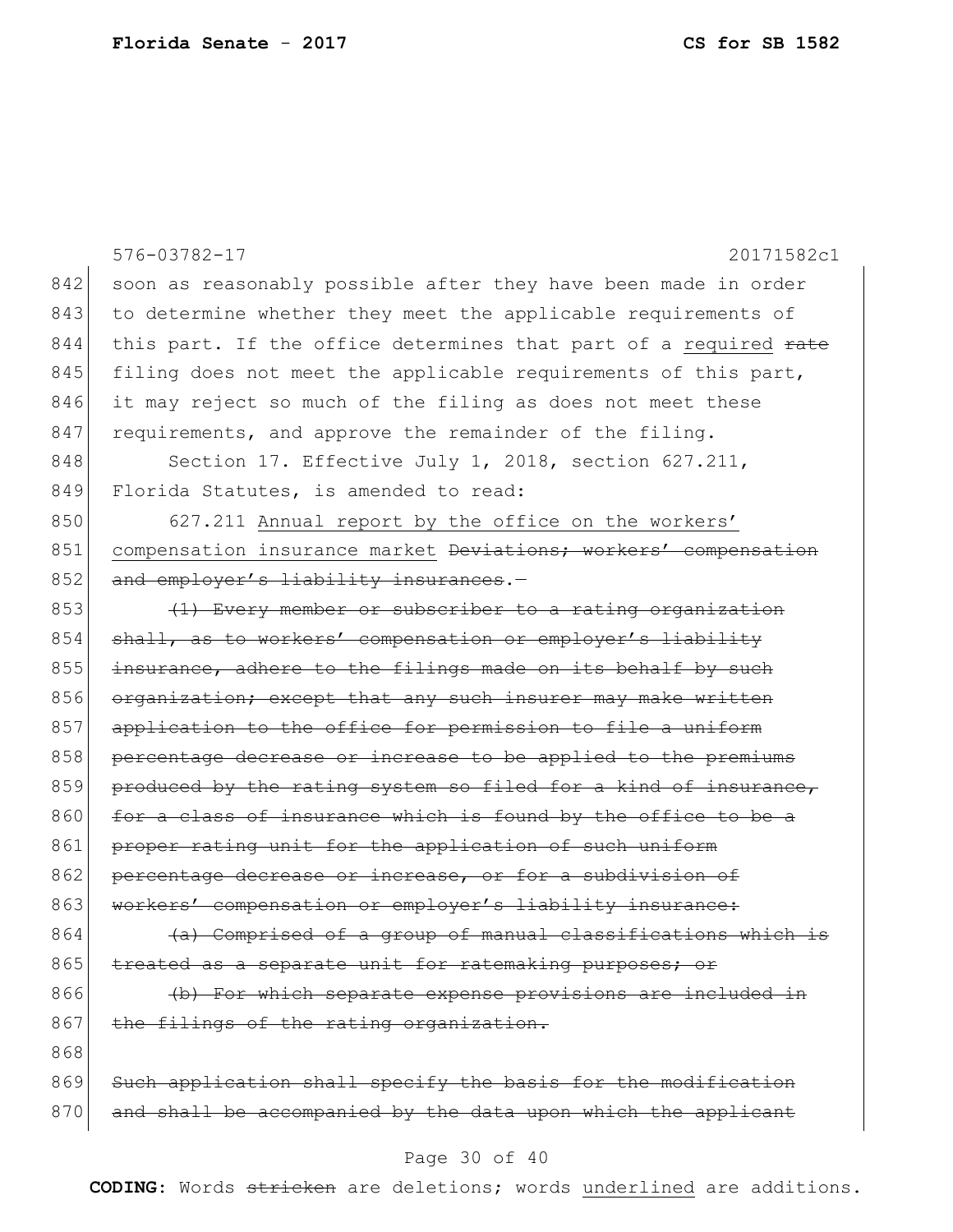|     | $576 - 03782 - 17$<br>20171582c1                                 |
|-----|------------------------------------------------------------------|
| 871 | relies. A copy of the application and data shall be sent         |
| 872 | simultaneously to the rating organization.                       |
| 873 | (2) Every member or subscriber to a rating organization          |
| 874 | may, as to workers' compensation and employer's liability        |
| 875 | insurance, file a plan or plans to use deviations that vary      |
| 876 | according to factors present in each insured's individual risk.  |
| 877 | The insurer that files for the deviations provided in this       |
| 878 | subsection shall file the qualifications for the plans,          |
| 879 | schedules of rating factors, and the maximum deviation factors   |
| 880 | which shall be subject to the approval of the office pursuant to |
| 881 | s. 627.091. The actual deviation which shall be used for each    |
| 882 | insured that qualifies under this subsection may not exceed the  |
| 883 | maximum filed deviation under that plan and shall be based on    |
| 884 | the merits of each insured's individual risk as determined by    |
| 885 | using schedules of rating factors which shall be applied         |
| 886 | uniformly. Insurers shall maintain statistical data in           |
| 887 | accordance with the schedule of rating factors. Such data shall  |
| 888 | be available to support the continued use of such varying        |
| 889 | deviations.                                                      |
| 890 | (3) In considering an application for the deviation, the         |
| 891 | office shall give consideration to the applicable principles for |
| 892 | ratemaking as set forth in ss. 627.062 and 627.072 and the       |
| 893 | financial condition of the insurer. In evaluating the financial  |
| 894 | condition of the insurer, the office may consider: (1) the       |
| 895 | insurer's audited financial statements and whether the           |
| 896 | statements provide unqualified opinions or contain significant   |
| 897 | qualifications or "subject to" provisions; (2) any independent   |
| 898 | or other actuarial certification of loss reserves; (3) whether   |
| 899 | workers' compensation and employer's liability reserves are      |
|     |                                                                  |

# Page 31 of 40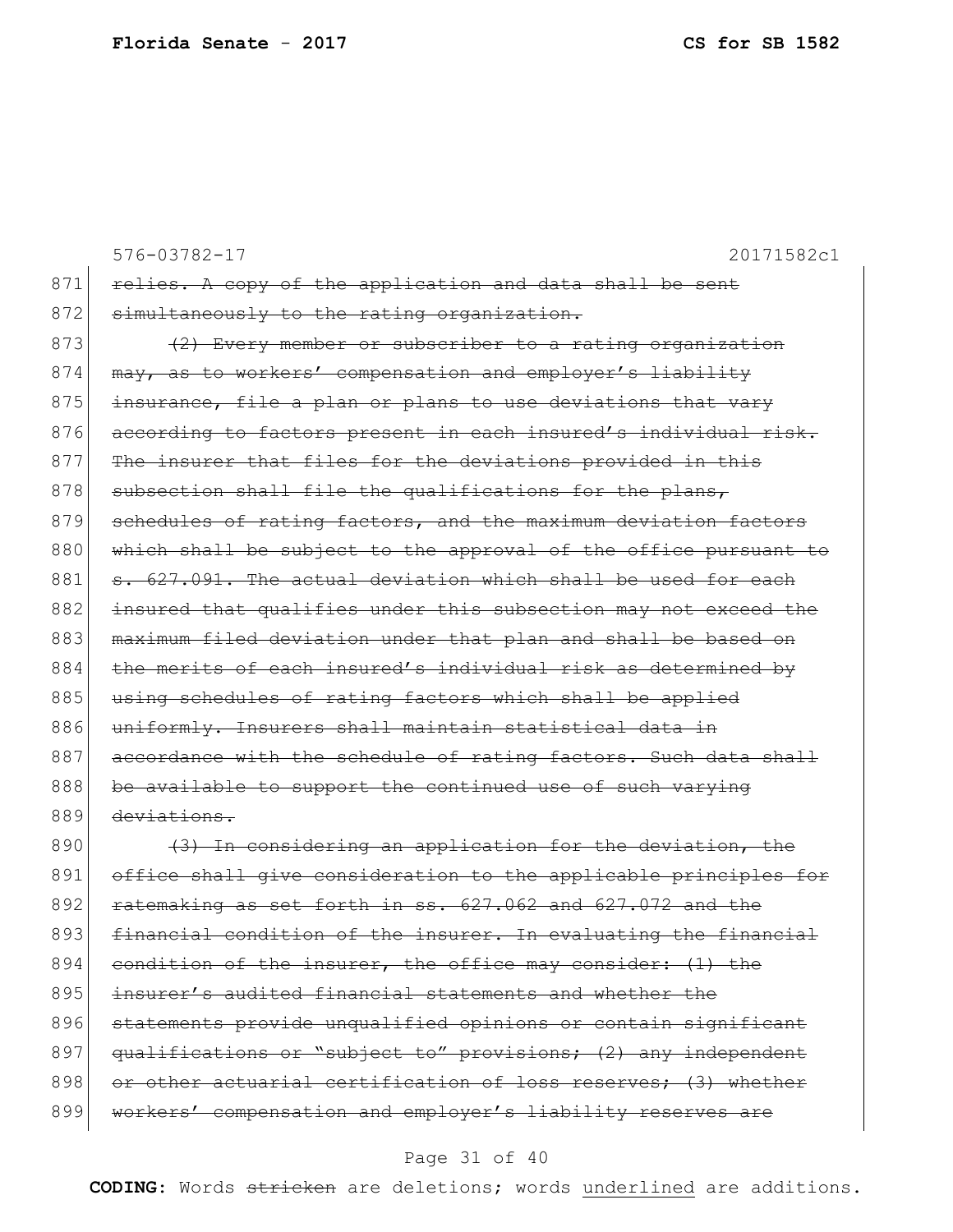|     | $576 - 03782 - 17$<br>20171582c1                                 |
|-----|------------------------------------------------------------------|
| 900 | above the midpoint or best estimate of the actuary's reserve     |
| 901 | range estimate; (4) the adequacy of the proposed rate; (5)       |
| 902 | historical experience demonstrating the profitability of the     |
| 903 | insurer; (6) the existence of excess or other reinsurance that   |
| 904 | contains a sufficiently low attachment point and maximums that   |
| 905 | provide adequate protection to the insurer; and (7) other        |
| 906 | factors considered relevant to the financial condition of the    |
| 907 | insurer by the office. The office shall approve the deviation if |
| 908 | it finds it to be justified, it would not endanger the financial |
| 909 | condition of the insurer, and it would not constitute predatory  |
| 910 | pricing. The office shall disapprove the deviation if it finds   |
| 911 | that the resulting premiums would be excessive, inadequate, or   |
| 912 | unfairly discriminatory, would endanger the financial condition  |
| 913 | of the insurer, or would result in predatory pricing. The        |
| 914 | insurer may not use a deviation unless the deviation is          |
| 915 | specifically approved by the office. An insurer may apply the    |
| 916 | premiums approved pursuant to s. 627.091 or its uniform          |
| 917 | deviation approved pursuant to this section to a particular      |
| 918 | insured according to underwriting quidelines filed with and      |
| 919 | approved by the office, such approval to be based on ss. 627.062 |
| 920 | and 627,072.                                                     |
| 921 | (4) Each deviation permitted to be filed shall be effective      |
| 922 | for a period of 1 year unless terminated, extended, or modified  |
| 923 | with the approval of the office. If at any time after a          |
| 924 | deviation has been approved the office finds that the deviation  |
| 925 | no longer meets the requirements of this code, it shall notify   |

 the insurer in what respects it finds that the deviation fails to meet such requirements and specify when, within a reasonable 928 period thereafter, the deviation shall be deemed no longer

#### Page 32 of 40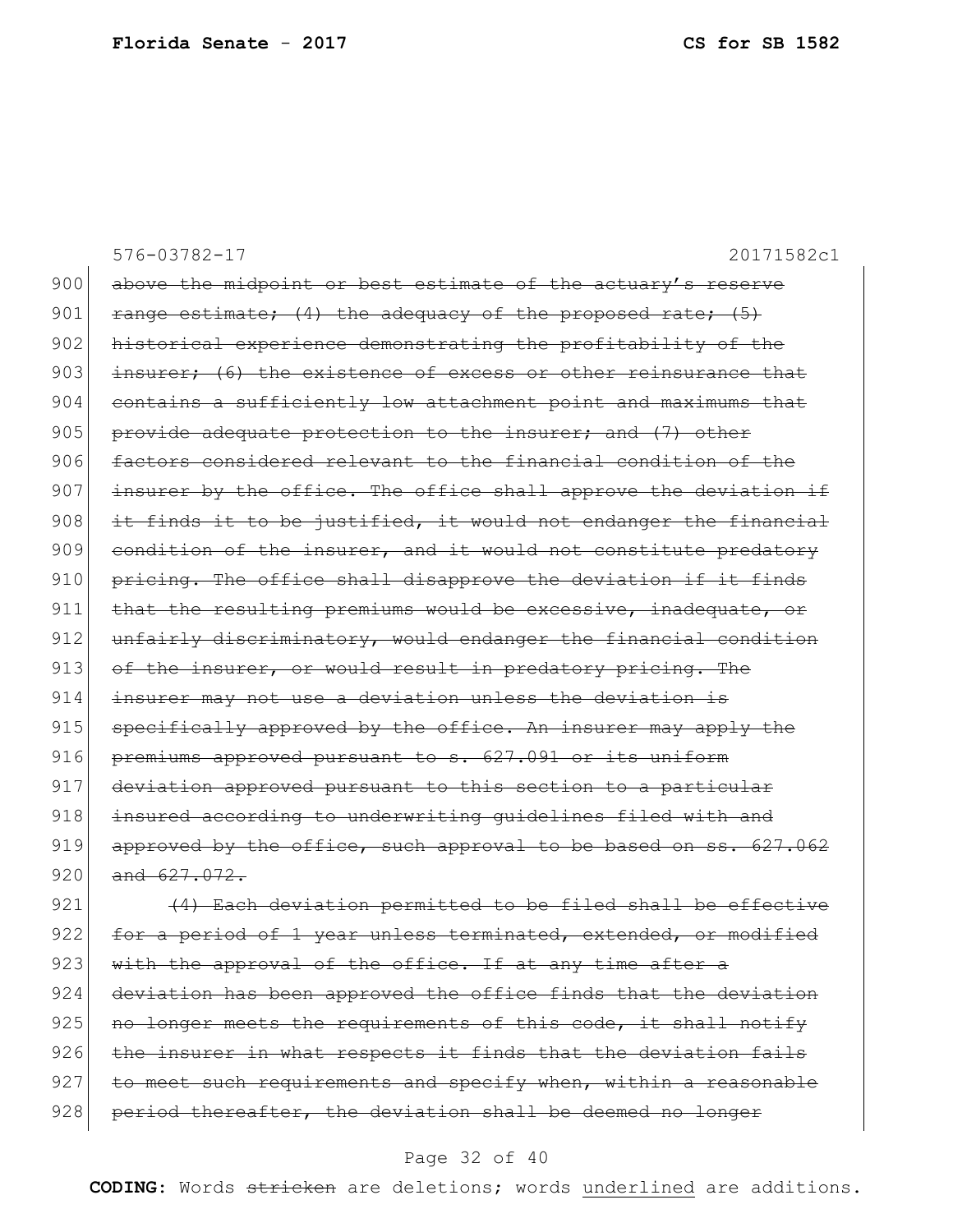576-03782-17 20171582c1 929 effective. The notice shall not affect any insurance contract or 930 policy made or issued prior to the expiration of the period set 931 forth in the notice. 932 (5) For purposes of this section, the office, when 933 considering the experience of any insurer, shall consider the 934 experience of any predecessor insurer when the business and the 935 <del>liabilities of the predecessor insurer were assumed by the</del> 936 insurer pursuant to an order of the office which approves the 937 assumption of the business and the liabilities. 938  $(6)$  The office shall submit an annual report to the 939 President of the Senate and the Speaker of the House of 940 Representatives by January 15 of each year which evaluates 941 insurance company solvency and competition in the workers' 942 compensation insurance market in this state. The report must

943 contain an analysis of the availability and affordability of 944 workers' compensation coverage and whether the current market 945 structure, conduct, and performance are conducive to 946 competition, based upon economic analysis and tests. The purpose 947 of this report is to aid the Legislature in determining whether 948 changes to the workers' compensation rating laws are warranted. 949 The report must also document that the office has complied with 950 the provisions of s. 627.096 which require the office to 951 investigate and study all workers' compensation insurers in the 952 state and to study the data, statistics, schedules, or other 953 information as it finds necessary to assist in its review of 954 workers' compensation rate filings.

955 Section 18. Effective July 1, 2018, section 627.2151, 956 Florida Statutes, is created to read:

957 627.2151 Workers' compensation excessive defense and cost

#### Page 33 of 40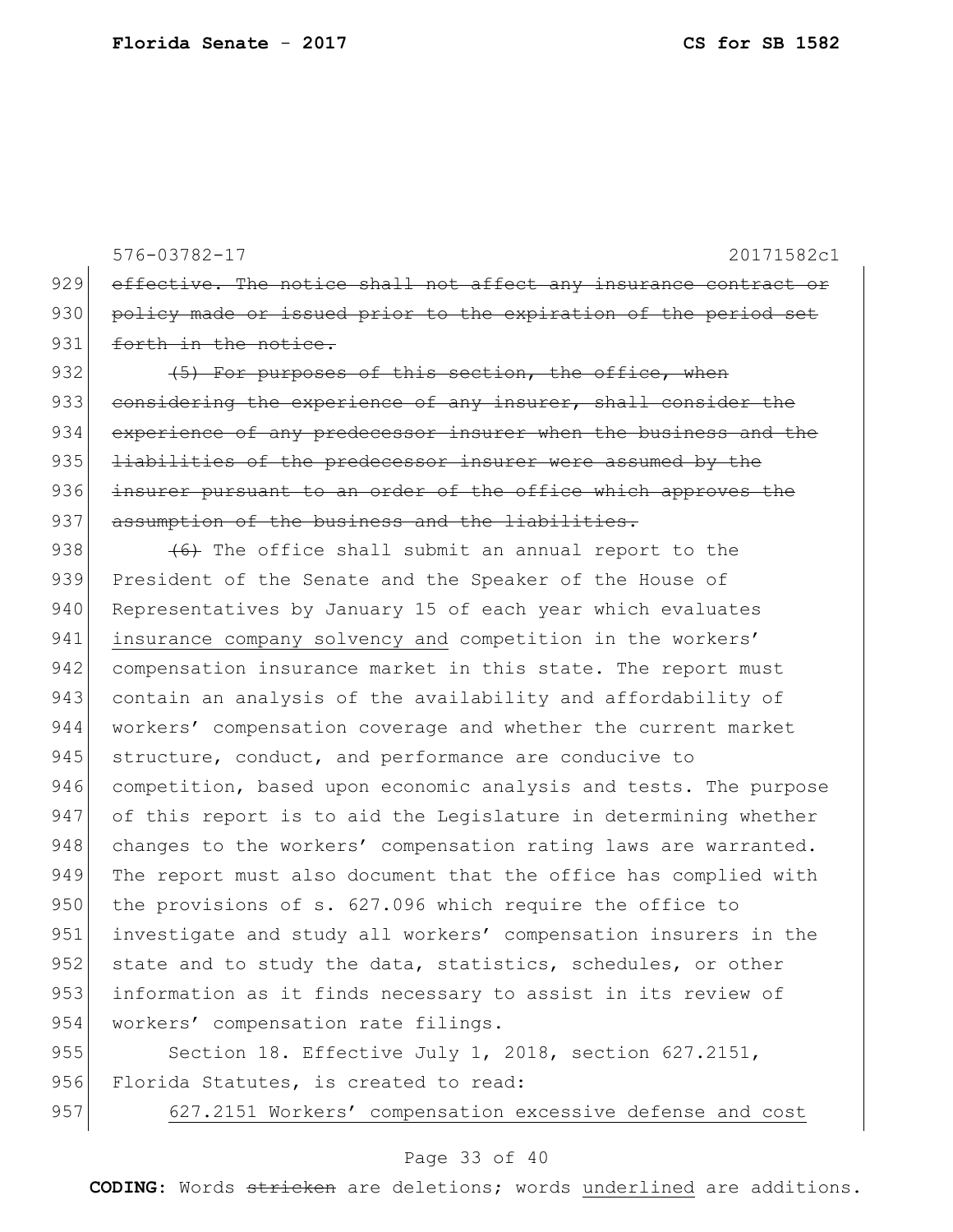|     | 576-03782-17<br>20171582c1                                       |
|-----|------------------------------------------------------------------|
| 958 | containment expenses.-                                           |
| 959 | (1) As used in this section, the term "defense and cost          |
| 960 | containment expenses" or "DCCE" includes the following Florida   |
| 961 | expenses of an insurer group or insurer writing workers'         |
| 962 | compensation insurance:                                          |
| 963 | (a) Insurance company attorney fees;                             |
| 964 | (b) Expert witnesses;                                            |
| 965 | (c) Medical examinations and autopsies;                          |
| 966 | (d) Medical fee review panels;                                   |
| 967 | (e) Bill auditing;                                               |
| 968 | (f) Treatment utilization reviews; and                           |
| 969 | (g) Preferred provider network expenses.                         |
| 970 | (2) Each insurer group or insurer writing workers'               |
| 971 | compensation insurance shall file with the office a schedule of  |
| 972 | Florida defense and cost containment expenses and total Florida  |
| 973 | incurred losses for each of the 3 years before the most recent   |
| 974 | accident year. The DCCE and incurred losses must be valued as of |
| 975 | December 31 of the first year following the latest accident year |
| 976 | to be reported, developed to an ultimate basis, and at two 12-   |
| 977 | month intervals thereafter, each developed to an ultimate basis, |
| 978 | so that a total of three evaluations will be provided for each   |
| 979 | accident year. The first year reported shall be accident year    |
| 980 | 2018, so that the reporting of 3 accident years under this       |
| 981 | evaluation will not take place until accident years 2019 and     |
| 982 | 2020 have become available.                                      |
| 983 | (3) Excessive DCCE occurs when an insurer includes in its        |
| 984 | rates Florida defense and cost containment expenses for workers' |
| 985 | compensation which exceed 15 percent of Florida workers'         |
| 986 | compensation incurred losses by the insurer or insurer group for |

# Page 34 of 40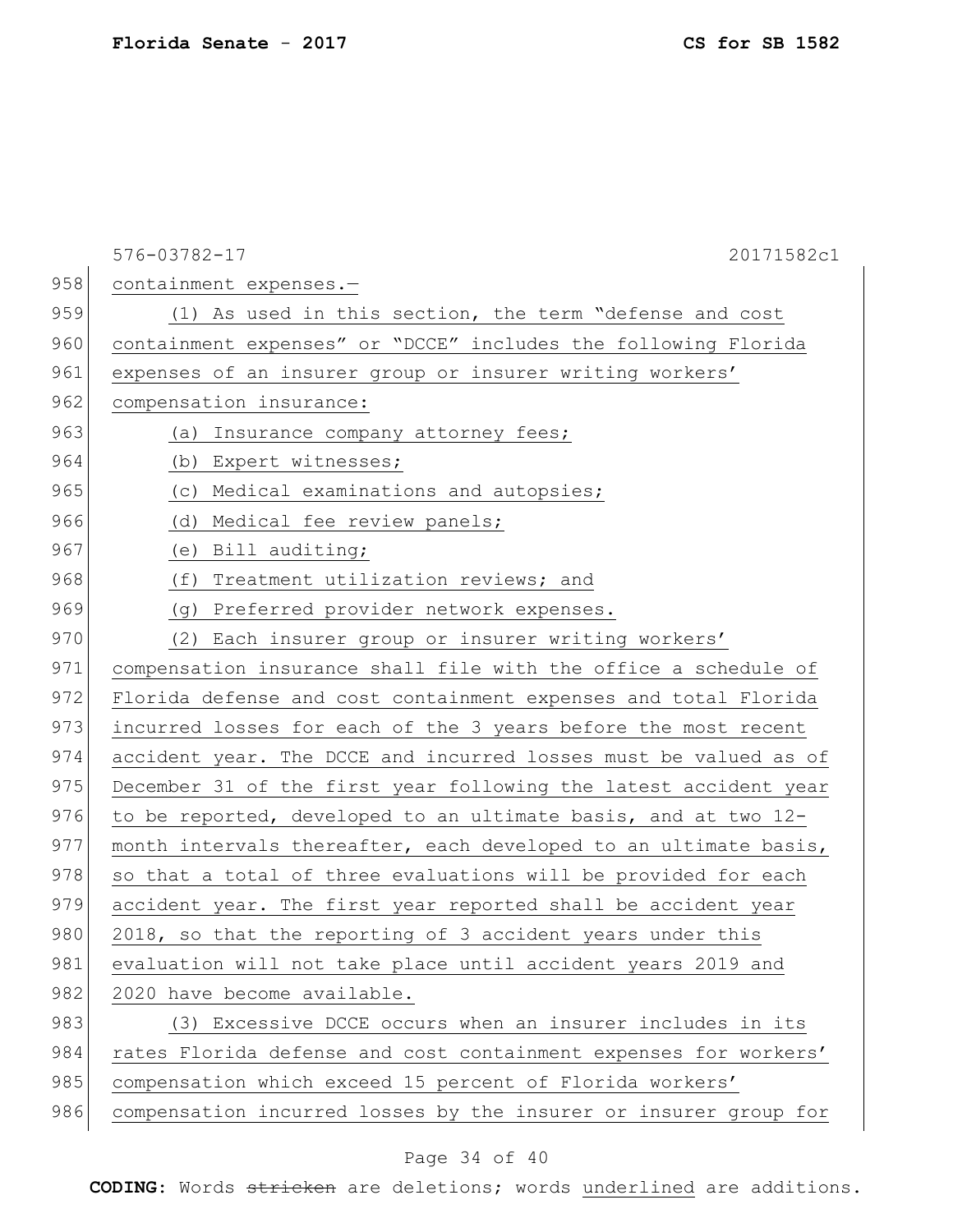576-03782-17 20171582c1 987 the 3 most recent calendar years for which data is to be filed 988 under this section. 989 (4) If the insurer or insurer group realizes excessive 990 DCCE, the office must order a return of the excess amounts after 991 affording the insurer or insurer group an opportunity for a 992 hearing and otherwise complying with the requirements of chapter 993 120. Excessive DCCE amounts must be returned in all instances 994 unless the insurer or insurer group affirmatively demonstrates 995 to the office that the refund of the excessive DCCE amounts will 996 render a member of the insurer group financially impaired or 997 will render it insolvent under provisions of the Florida 998 Insurance Code. 999 (5) Any excess DCCE amount must be returned to 1000 policyholders in the form of a cash refund or credit toward the 1001 future purchase of insurance. The refund or credit must be made 1002 on a pro rata basis in relation to the final compilation year 1003 earned premiums to the policyholders of record of the insurer or 1004 insurer group on December 31 of the final compilation year. Cash 1005 refunds and data in required reports to the office may be 1006 rounded to the nearest dollar and must be consistently applied. 1007 (6)(a) Refunds must be completed in one of the following 1008 ways: 1009 1. A cash refund must be completed within 60 days after 1010 entry of a final order indicating that excessive DCCE has been 1011 realized. 1012 2. A credit to renewal policies must be applied to policy 1013 renewal premium notices that are forwarded to insureds more than 1014 60 calendar days after entry of a final order indicating that 1015 excessive DCCE has been realized. If the insured thereafter

#### Page 35 of 40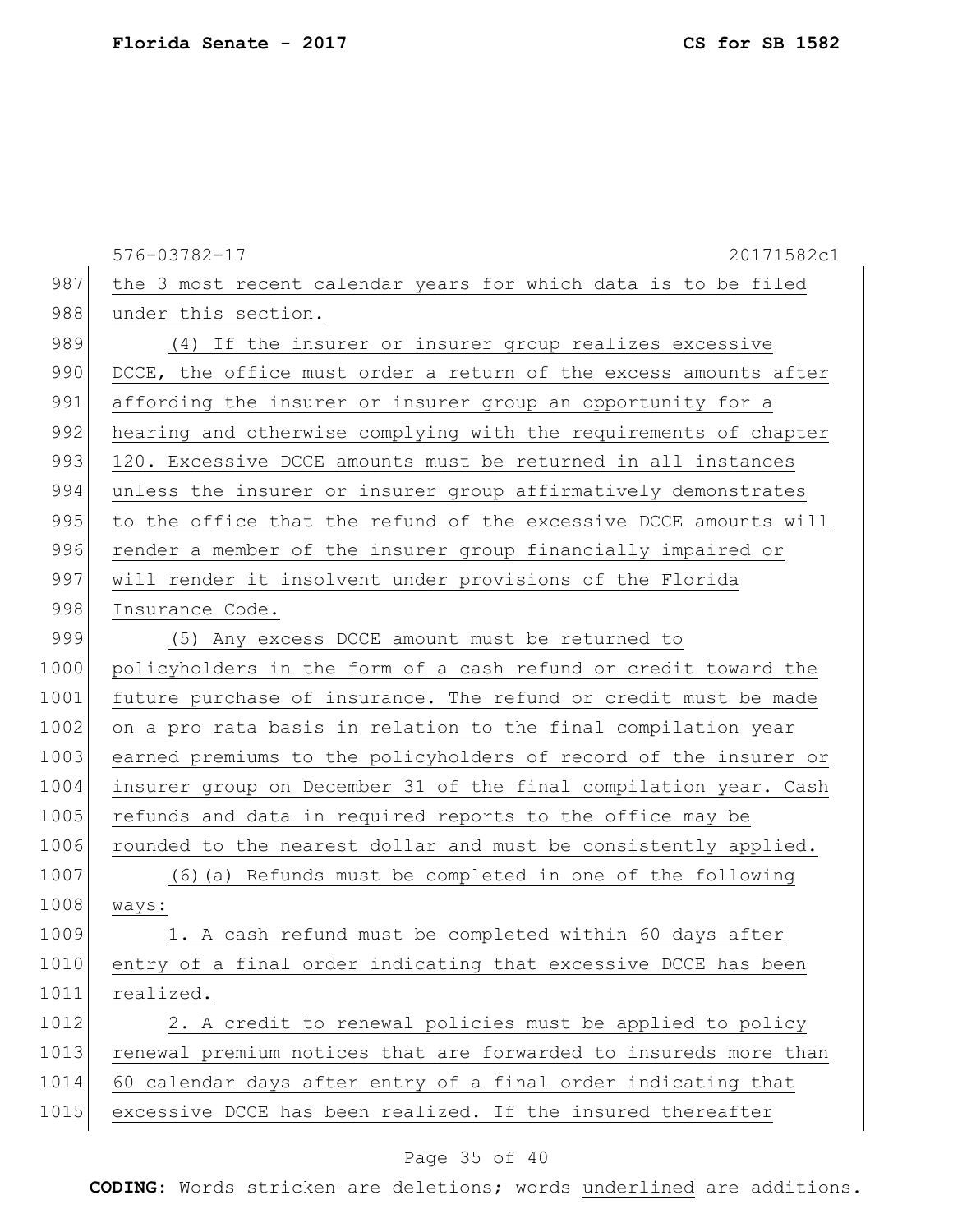|      | $576 - 03782 - 17$<br>20171582c1                                |
|------|-----------------------------------------------------------------|
| 1016 | cancels a policy or otherwise allows the policy to terminate,   |
| 1017 | the insurer or insurer group must make a cash refund not later  |
| 1018 | than 60 days after coverage termination.                        |
| 1019 | (b) Upon completion of the renewal credits or refunds, the      |
| 1020 | insurer or insurer group shall immediately certify having made  |
| 1021 | the refunds to the office.                                      |
| 1022 | (7) Any refund or renewal credit made pursuant to this          |
| 1023 | section is treated as a policyholder dividend applicable to the |
| 1024 | year immediately succeeding the compilation period giving rise  |
| 1025 | to the refund or credit, for purposes of reporting under this   |
| 1026 | section for subsequent years.                                   |
| 1027 | Section 19. Effective July 1, 2018, section 627.291,            |
| 1028 | Florida Statutes, is amended to read:                           |
| 1029 | 627.291 Information to be furnished insureds; appeal by         |
| 1030 | insureds; workers' compensation and employer's liability        |
| 1031 | insurances.-                                                    |
| 1032 | (1) As to workers' compensation and employer's liability        |
| 1033 | insurances, every rating organization filing prospective loss   |
| 1034 | costs and every insurer which makes its own rates shall, within |
| 1035 | a reasonable time after receiving written request therefor and  |
| 1036 | upon payment of such reasonable charge as it may make, furnish  |
| 1037 | to any insured affected by a rate made by it, or to the         |
| 1038 | authorized representative of such insured, all pertinent        |
| 1039 | information as to such rate.                                    |
| 1040 | (2) As to workers' compensation and employer's liability        |
| 1041 | insurances, every rating organization filing prospective loss   |
| 1042 | costs and every insurer which makes its own rates shall provide |
| 1043 | within this state reasonable means whereby any person aggrieved |
| 1044 | by the application of its rating system may be heard, in person |

### Page 36 of 40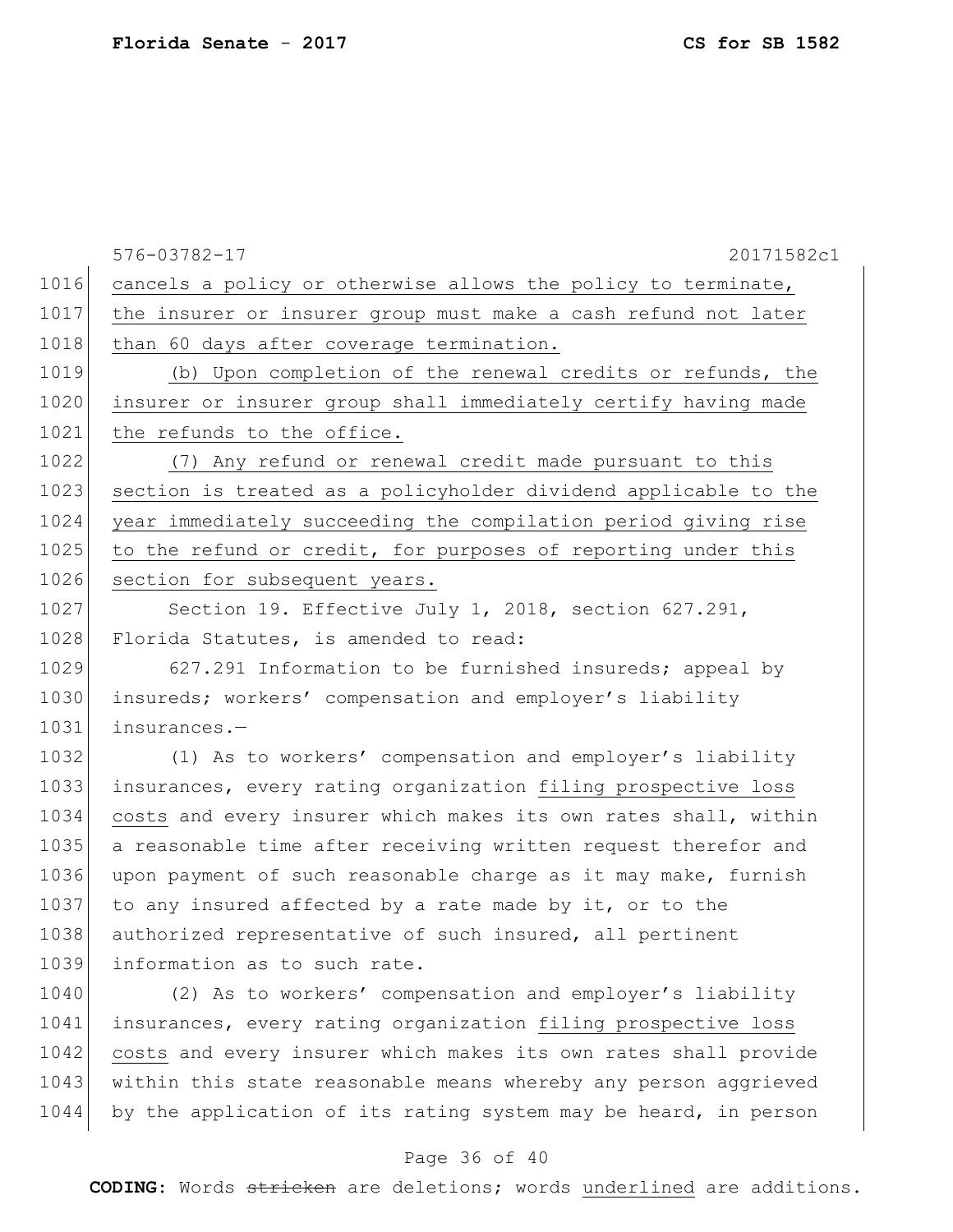1045 or by his or her authorized representative, on his or her 1046 written request to review the manner in which such rating system 1047 has been applied in connection with the insurance afforded him

1048 or her. If the rating organization filing prospective loss costs 1049 or the insurer making its own rates fails to grant or rejects 1050 such request within 30 days after it is made, the applicant may 1051 proceed in the same manner as if his or her application had been 1052 rejected. Any party affected by the action of such rating 1053 organization filing prospective loss costs or insurer making its 1054 own rates on such request may, within 30 days after written 1055 notice of such action, appeal to the office, which may affirm or 1056 reverse such action.

576-03782-17 20171582c1

1057 Section 20. Effective July 1, 2018, section 627.318, 1058 Florida Statutes, is amended to read:

1059 627.318 Records.—Every insurer, rating organization filing 1060 prospective loss costs, and advisory organization and every 1061 group, association, or other organization of insurers which 1062 engages in joint underwriting or joint reinsurance shall 1063 maintain reasonable records, of the type and kind reasonably 1064 adapted to its method of operation, of its experience or the 1065 experience of its members and of the data, statistics, or 1066 information collected or used by it in connection with the 1067 prospective loss costs, rates, rating plans, rating systems, 1068 underwriting rules, policy or bond forms, surveys, or 1069 inspections made or used by it, so that such records will be 1070 available at all reasonable times to enable the office to 1071 determine whether such organization, insurer, group, or 1072 association, and, in the case of an insurer or rating 1073 organization, every prospective loss cost, rate, rating plan,

#### Page 37 of 40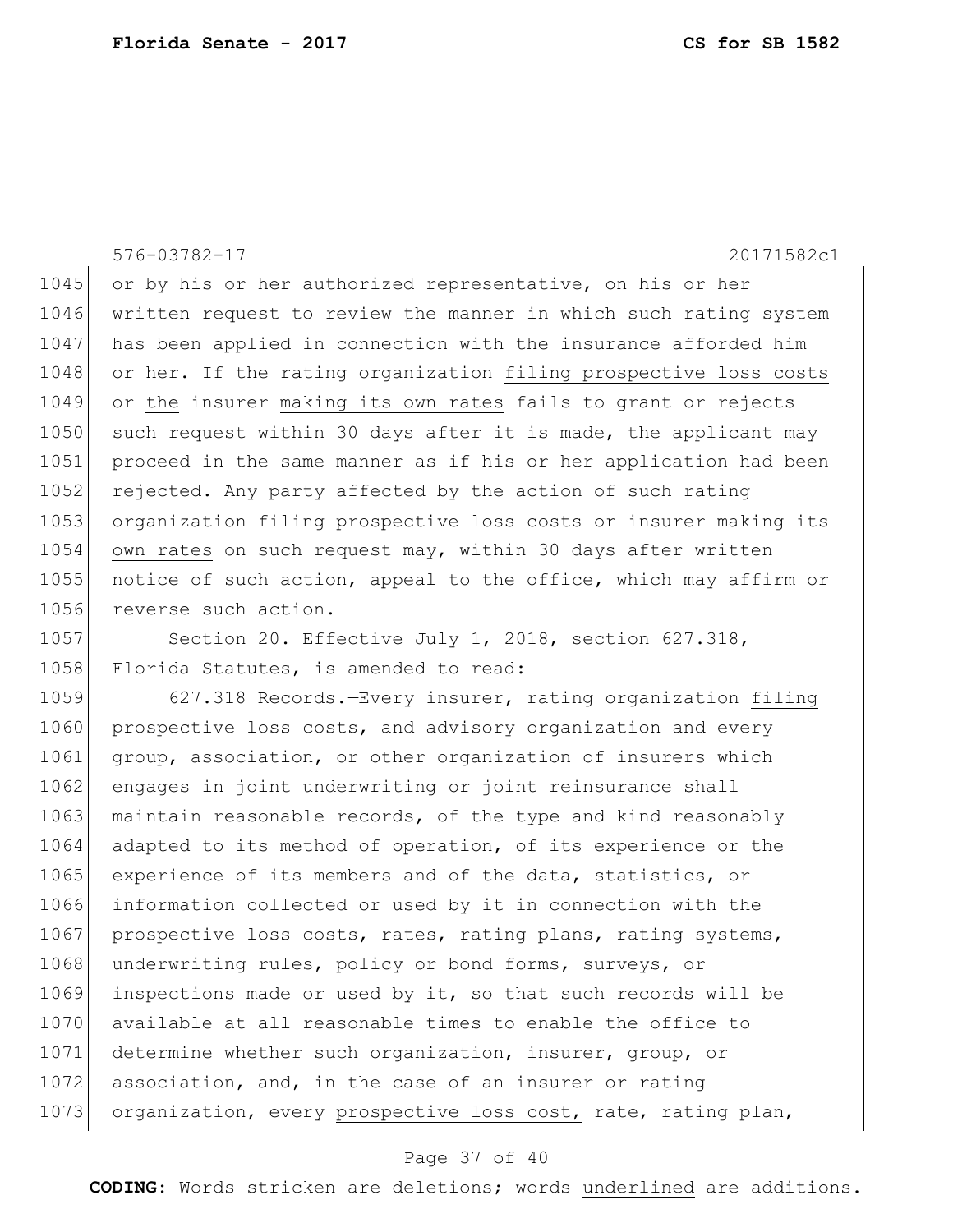576-03782-17 20171582c1 1074 and rating system made or used by it, complies with the 1075 provisions of this part applicable to it. The maintenance of 1076 such records in the office of a licensed rating organization of 1077 which an insurer is a member or subscriber will be sufficient 1078 compliance with this section for any such insurer maintaining 1079 membership or subscribership in such organization, to the extent 1080 that the insurer uses the prospective loss costs, rates, rating 1081 plans, rating systems, or underwriting rules of such 1082 organization. Such records shall be maintained in an office 1083 within this state or shall be made available for examination or 1084 inspection within this state by the department at any time upon 1085 reasonable notice. 1086 Section 21. Effective July 1, 2018, section 627.361, 1087 Florida Statutes, is amended to read:

1088 627.361 False or misleading information.—No person shall 1089 willfully withhold information from or knowingly give false or 1090 misleading information to the office, any statistical agency 1091 designated by the office, any rating organization, or any 1092 insurer, which will affect the prospective loss costs, rates, or 1093 premiums chargeable under this part.

1094 Section 22. Effective July 1, 2018, subsections (1) and (2) 1095 of section 627.371, Florida Statutes, are amended to read: 1096 627.371 Hearings.-

1097 (1) Any person aggrieved by any rate charged, rating plan, 1098 rating system, or underwriting rule followed or adopted by an 1099 insurer, and any person aggrieved by any rating plan, rating 1100 system, or underwriting rule followed or adopted by a rating 1101 organization, may herself or himself or by her or his authorized 1102 representative make written request of the insurer or rating

#### Page 38 of 40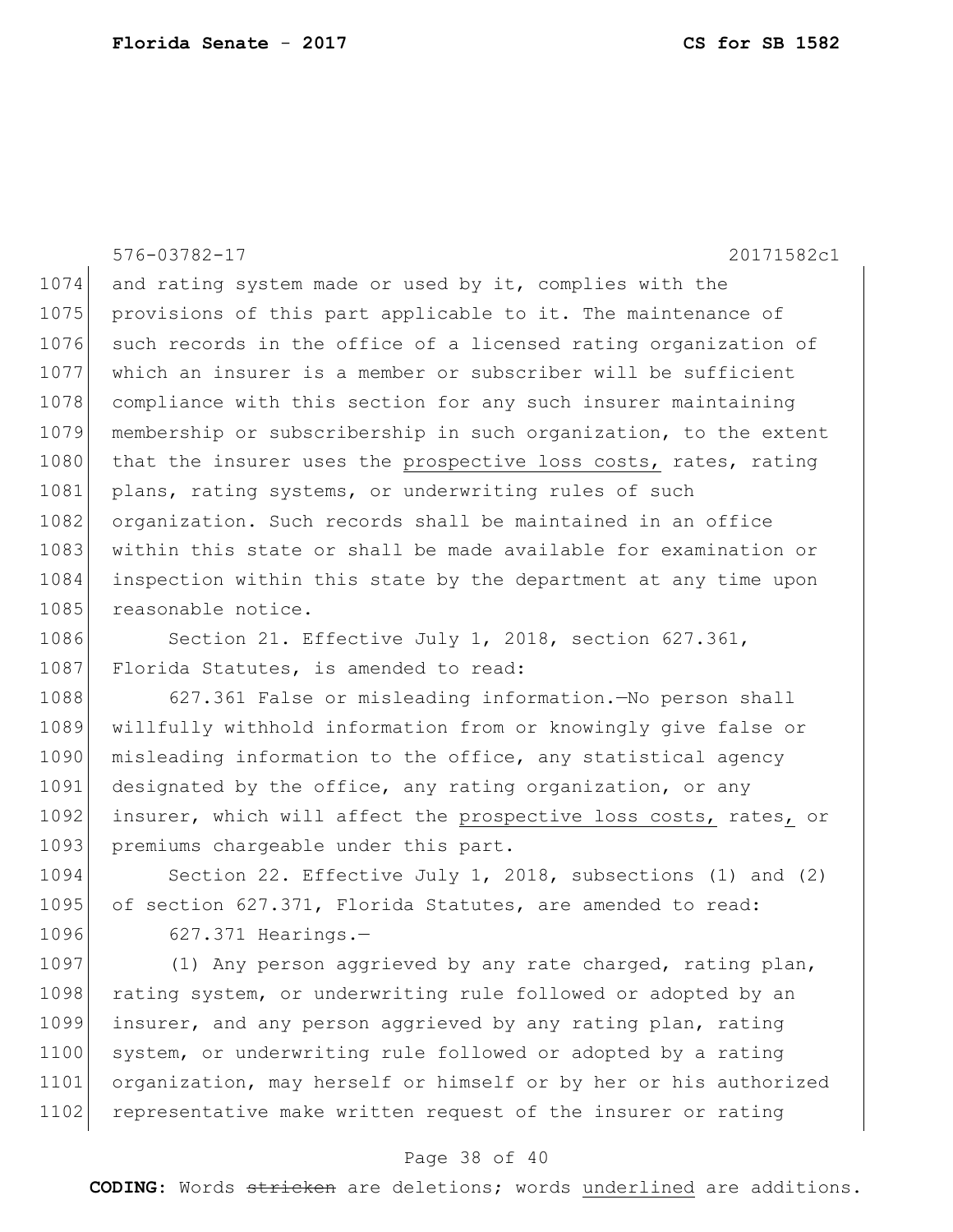576-03782-17 20171582c1 1103 organization to review the manner in which the prospective loss 1104 cost, rate, plan, system, or rule has been applied with respect 1105 to insurance afforded her or him. If the request is not granted 1106 within 30 days after it is made, the requester may treat it as 1107 rejected. Any person aggrieved by the refusal of an insurer or 1108 rating organization to grant the review requested, or by the 1109 failure or refusal to grant all or part of the relief requested, 1110 may file a written complaint with the office, specifying the 1111 grounds relied upon. If the office has already disposed of the 1112 issue as raised by a similar complaint or believes that probable 1113 cause for the complaint does not exist or that the complaint is 1114 not made in good faith, it shall so notify the complainant. 1115 Otherwise, and if it also finds that the complaint charges a 1116 violation of this chapter and that the complainant would be 1117 aggrieved if the violation is proven, it shall proceed as 1118 provided in subsection (2). 1119 (2) If after examination of an insurer, rating

1120 organization, advisory organization, or group, association, or other organization of insurers which engages in joint underwriting or joint reinsurance, upon the basis of other information, or upon sufficient complaint as provided in subsection (1), the office has good cause to believe that such 1125 insurer, organization, group, or association, or any prospective 1126 loss cost, rate, rating plan, or rating system made or used by any such insurer or rating organization, does not comply with 1128 the requirements and standards of this part applicable to it, it shall, unless it has good cause to believe such noncompliance is willful, give notice in writing to such insurer, organization, group, or association stating therein in what manner and to what

#### Page 39 of 40